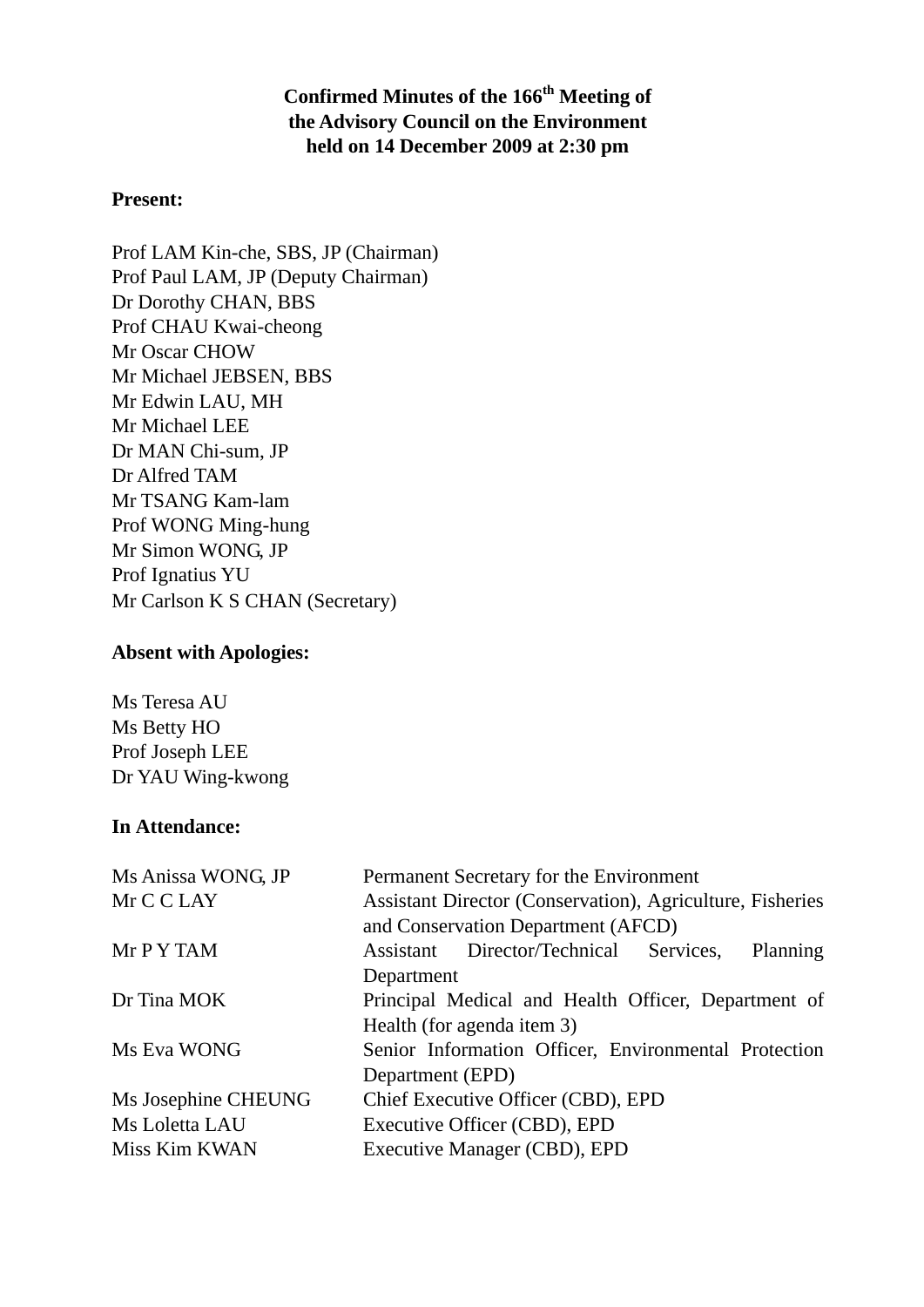# **In Attendance for Agenda Item 3:**

| Mr Elvis AU, JP | <b>Assistant Director (Water Policy), EPD</b>          |
|-----------------|--------------------------------------------------------|
| Ms Greta TAM    | Acting Senior Environmental Protection Officer (Water  |
|                 | Policy & Science)2, EPD                                |
| Mr Louis LEUNG  | Senior Administrative Officer (Water Policy Division), |
|                 | EPD                                                    |
| Dr Paul SHIN    | Consultant, Hyder-CPS                                  |
| Dr Jason YANG   | Consultant, Hyder-CPS                                  |

## **In Attendance for Agenda Item 4:**

| Mr Albert LAM, JP | Deputy Director of Environmental Protection (2), EPD |  |  |                                                |         |
|-------------------|------------------------------------------------------|--|--|------------------------------------------------|---------|
| Mr Vincent TANG   | Assistant                                            |  |  | Director (Nature Conservation                  | $\&$    |
|                   | Infrastructure Planning), EPD                        |  |  |                                                |         |
| Mr LUI Ping-hon   | Principal Environmental                              |  |  | Protection                                     | Officer |
|                   | (Infrastructure Planning), EPD                       |  |  |                                                |         |
| Dr Ken LUK        |                                                      |  |  | Regional Director, AECOM Asia Co. Ltd. (AECOM) |         |
| Ms Echo LEONG     | Associate, AECOM                                     |  |  |                                                |         |
| Dr Lee POTTS      | <b>Technical Specialist, AECOM</b>                   |  |  |                                                |         |

# **In Attendance for Agenda Items 5 & 6:**

| Chief Engineer, Civil Engineering and Development   |  |  |  |  |
|-----------------------------------------------------|--|--|--|--|
| Department (CEDD)                                   |  |  |  |  |
| Senior Engineer, CEDD                               |  |  |  |  |
| Acting Chief Town Planner, Planning Department      |  |  |  |  |
| Project Manager, Ove Arup & Partners Hong Kong Ltd. |  |  |  |  |
| (Arup)                                              |  |  |  |  |
| Public Engagement Consultant, Arup                  |  |  |  |  |
| Ecologist, Arup                                     |  |  |  |  |
| Carbon Appraisal Specialist, Arup                   |  |  |  |  |
| <b>Environmental Specialist, Arup</b>               |  |  |  |  |
| Ecologist, Arup                                     |  |  |  |  |
|                                                     |  |  |  |  |

\*\*\*\*\*\*\*\*\*\*\*\*\*\*\*\*\*\*\*\*\*\*\*\*\*

Action

# Agenda Item 1 : Confirmation of the draft minutes of the 165<sup>th</sup> meeting held **on 9 November 2009**

The draft minutes were confirmed without amendment.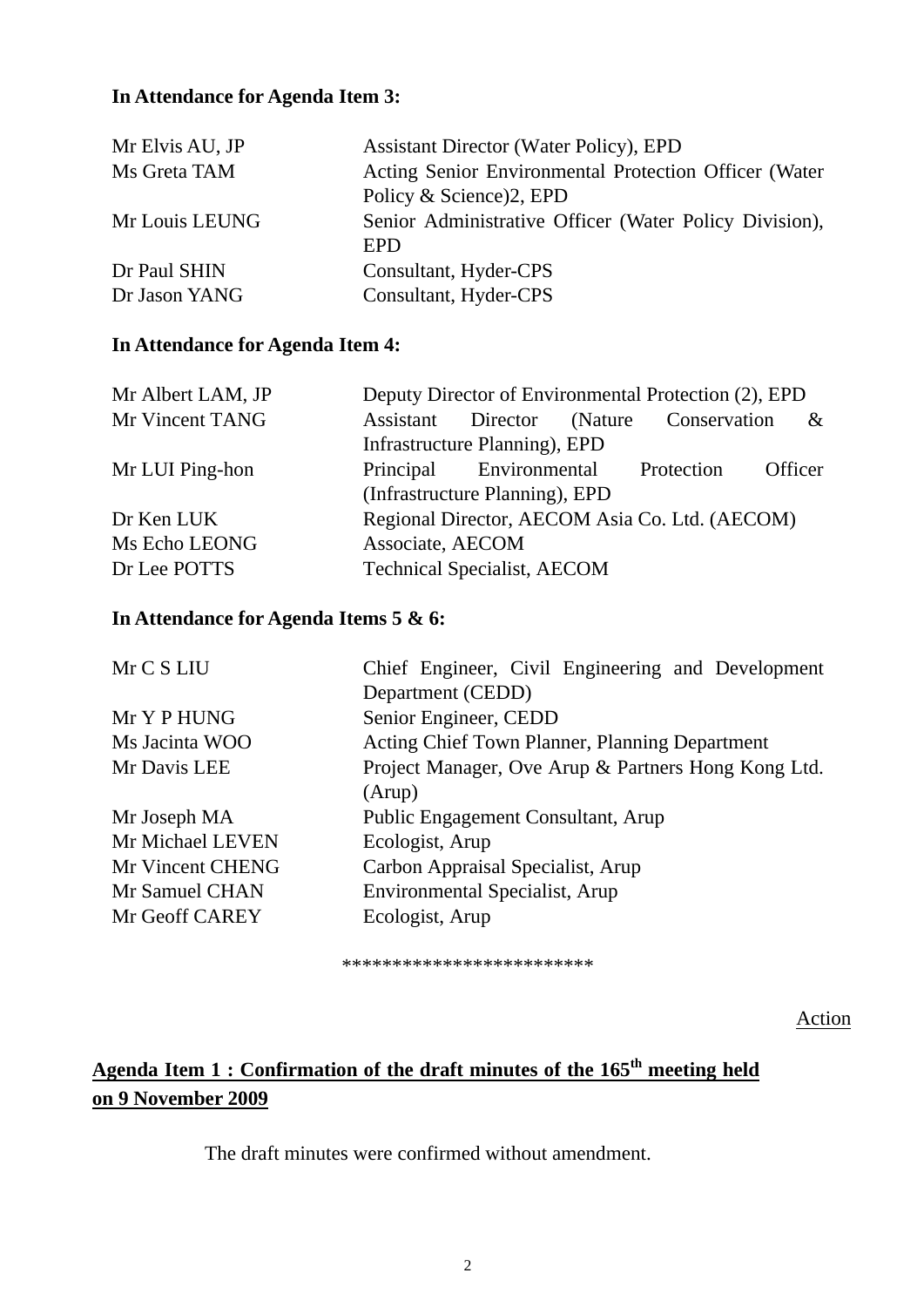# **Agenda Item 2 : Matters arising from the minutes of the 165th meeting held on 9 November 2009**

2. There were no matters arising from the minutes of the last meeting.

# Agenda Item 3 : Review and development of marine water quality **objectives – First stage public engagement exercise** *(ACE Paper 21/2009)*

3. Mr Elvis AU briefed Members on the background and proposed approaches and methodologies of the review and development of marine water quality objectives (WQOs). The current set of WQOs had been established according to the water conditions and scientific knowledge of the 1980s. The objective of the Review was to develop a revised set of WQOs that would provide an objective and scientific basis for planning environmental protection programmes and initiatives. This was the first stage of the two-stage public engagement exercise.

4. A Member said that the fisheries sector had been complaining about the declining fish stock in Hong Kong waters which probably had a correlation with pollution of marine water. Priority should be given to re-establishing and enhancing the fisheries resource. Mr Elvis Au explained that fisheries resource was one of the key issues identified in the consultation paper. Overseas experts indicated that water quality improvement would help enhance fisheries resources. Marine biological health, including fisheries resource, was a key area being monitored. The Environmental Protection Department (EPD) had formed a study management group with representatives of the Agricultural, Fisheries and Conservation Department (AFCD) advising on fisheries matters. AFCD commissioned a study on the fisheries resource survey in 1999 and the situation was being closely monitored since then. Upon the advice of City University of Hong Kong following a study from 2001 to 2003, EPD had been conducting marine biological monitoring, including fisheries aspects. The Review would look into the possibility of including some biological indicators in the new set of WQOs, such as indicators to reflect the health of marine ecosystem and fisheries.

5. A Member learnt that the fisheries sector was concerned about the silt being washed from construction sites close to coastal waters as the silt could affect the gills of the fish. He wondered whether there were other parameters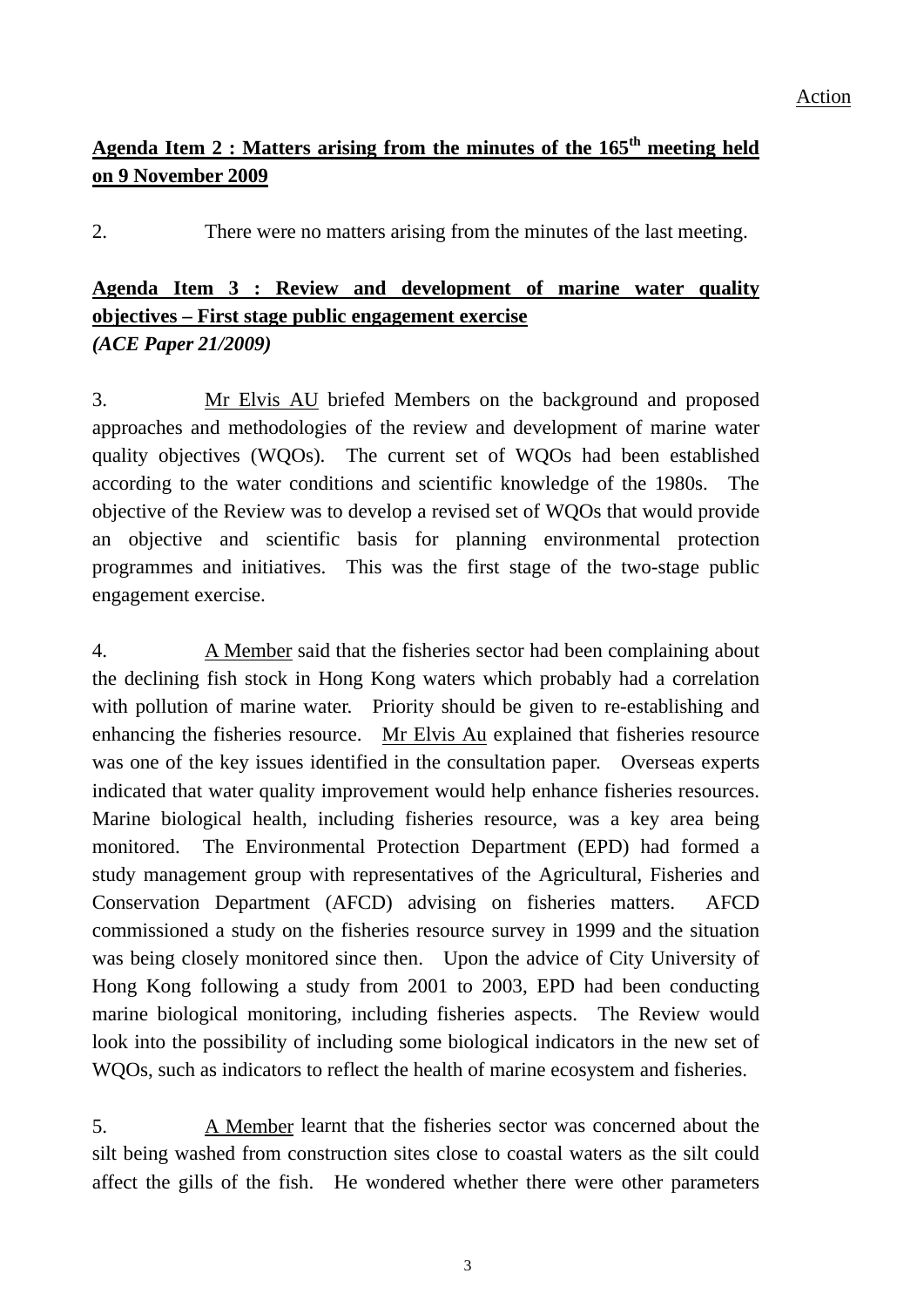outside the list in Appendix A of Enclosure 1 of the paper which would affect the fish yield. Mr Elvis Au explained that silt and suspended solids were some of the many factors affecting water quality and fish yield. The standard of assessing suspended solids adopted by overseas countries was listed in the Technical Note. A range of standards, including *E. coli*, pH, turbidity and toxic substances, were used. Reference would be made to overseas practices and experience in considering the standards most suitable for Hong Kong.

6. In respect of the quality of fish tank water for seafood, a Member said that the Food and Health Bureau had rolled out a voluntary Quality Seawater Assurance Scheme in 2007 for seawater suppliers and seafood traders to encourage them to exercise better control of the quality of fish tank water for compliance with prescribed legal standards for protection of public health. The Hong Kong Productivity Council was appointed as an independent body to develop and implement the scheme.

7. A Member suggested taking into account the development of marine parks and marine reserve areas when considering the new set of WQOs. Mr Elvis Au said that the protection of marine parks was one of the key areas in the Review. The need of including tailor-made parameters for marine parks would be explored. Moreover, the Marine Parks Committee of the Country and Marine Parks Board was consulted on the Review.

8. A Member referred to pages 22 and 23 of the Technical Note at Enclosure 2 of the paper. He considered that while some compounds were of low concentration, it did not mean that they were of low level of concern. Some toxic chemicals, such as methylmercury, flame retardant, chlorinated hydrocarbon and dichloridiphenyltrichloroethane, were of concern to human health. For example, methylmercury was efficient in binding into aquatic organisms and could be biomagnified in the food chain which explained the reason for large fish having high concentration of methylmercury. It was necessary to have better protection in mariculture zones for protection of human health.

9. Mr Elvis Au explained that the study on toxic chemicals was one of the key issues identified in the Review. A total of 48 WQO parameters or indicators were listed out in Appendix A of Enclosure 1 of the paper and many of them were related to toxic chemicals. It was noted that toxic chemicals were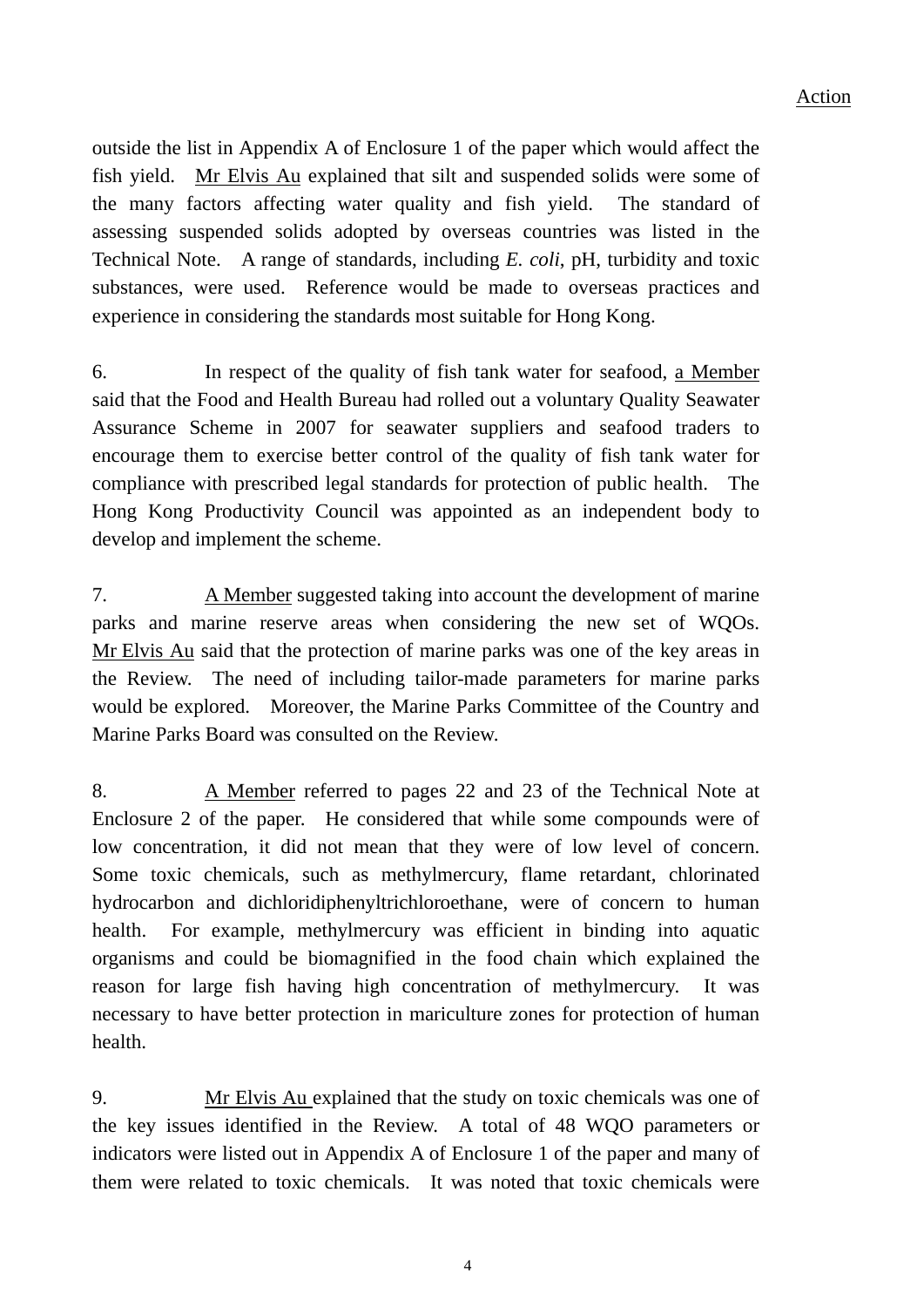#### Action

included in some overseas standards of mariculture for protection of public health. The applicability of these standards to Hong Kong would be explored. Since 2004, EPD had been monitoring the level of toxic substances in various marine zones and benthic community by using 33 parameters. The results indicated that the levels were comparable to or lower than other regions. Quantifying the toxic chemicals under the WQOs would help long-term monitoring and the Review would look into this area.

10. The Chairman noted that the World Health Organization (WHO) identified *intestinal enterococci* as the most suitable bacterial indicator for bathing waters whilst *E. coli* was adopted as a standard in Hong Kong. He enquired about studies conducted to facilitate consideration in reviewing the standard. Mr Elvis Au said that studies on *enterococci* had been conducted since early 1990s. Findings of local epidemiological studies showed that *E. coli* had a stronger correlation with bathing water diseases in Hong Kong and thus *E. coli* was adopted as a WQO for bathing waters. To provide more scientific data for the Review, the consultant would conduct an independent review having regard to the recommendations by the WHO and latest scientific findings while EPD would conduct surveys on some beaches. He pointed out that the recommendation of using *intestinal enterococci* in the WHO Guidelines issued in 2003 was based on an epidemiological study in the UK on the measurement of four beaches involving 1,100 participants in temperate climate. The WHO Guidelines indicated that the standard was based on temperate epidemiological study and application to tropical and sub-tropical regions would require more studies.

11. A Member enquired about the impact of *E. coli* discharged by the sewage of Pearl River Delta (PRD) on the Victoria Harbour. Mr Elvis Au explained that *E. coli* primarily came from untreated domestic sewage in Hong Kong and was not directly related to the discharge from PRD as *E. coli* would not survive over a long distance. The overall *E. coli* level in Hong Kong as a whole had decreased by 39% in the past 20 years. In the Victoria Harbour, the improvement was more significant due to the commissioning of the Habour Area Treatment Scheme (HATS) Stage 1 in 2001. Since 2001, the *E. coli* level had dropped by 50% on average for the whole harbour and by 90% in the eastern waters. It was expected that *E. coli* level would continue to drop with the operation of the advance disinfection facilities and commissioning of HATS Stage 2A.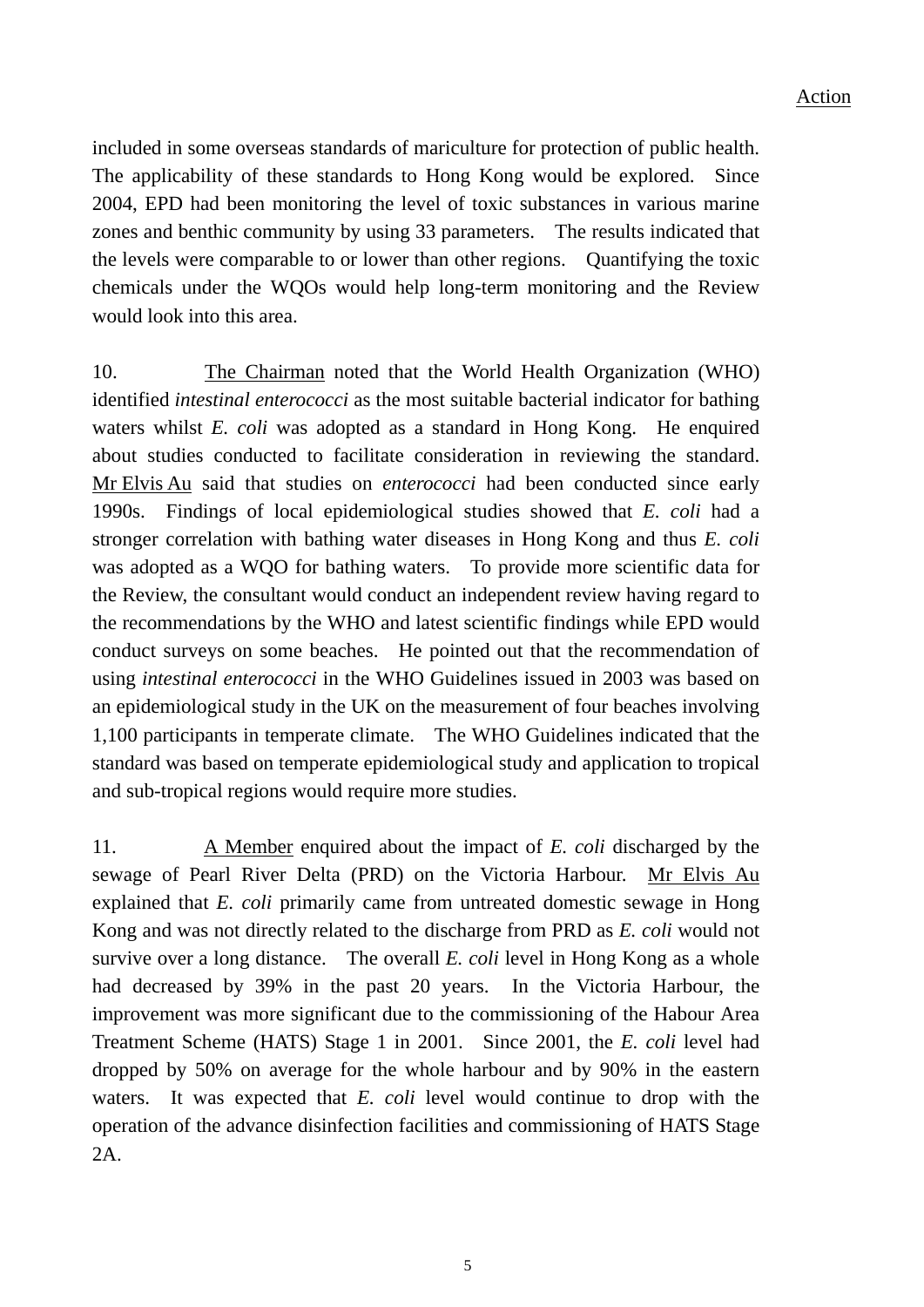12. A Member said that as water bodies in Hong Kong, particularly the western waters, were subject to the discharge of PRD, any proposed standard or mitigation scheme had to take into account the policies to be adopted by the Mainland. Mr Elvis Au said that there was close collaboration with the Mainland on water quality management. In early December, the Secretary for the Environment and the Director of Guangdong Environmental Protection Department (GDEPD) had reached an agreement to conduct a joint study on the water quality management plan for the whole PRD by using an advanced water quality model developed jointly with the GDEPD. The initial study, to be commissioned in 2010, would assess the water quality of the Pearl River Estuary and the environmental capacity of the estuary for meeting various WQOs. Regarding the Deep Bay, an action plan was put in place in 2001 and the first review was completed in 2007. With the cooperation of the Shenzhen side, the pollution loading was reduced by 38% in the past nine years. The second round of action plan aimed to reduce the pollution loading by further 40% in the next 10 years. The plan was endorsed by the Hong Kong-Guangdong Joint Working Group on Sustainable Development and Environmental Protection.

13. The Chairman asked the possibility of setting up a joint water quality monitoring programme with the Guangdong Authority for better understanding and monitoring of the Pearl River Estuary in the long run. Mr Elvis Au said that the joint study to be embarked in January 2010 would include not only water quality modelling, but also joint water quality monitoring. The study areas would cover two special administrative regions and nine PRD municipalities. Upon the completion of the study, a comprehensive set of water quality modelling as well as joint water quality monitoring programme would be worked out.

14. The Chairman noted that the Review would take into account the background concentration and enquired about the latest background concentration in the western waters. Mr Elvis Au explained that parameters which were not directly related to the PRD flow were on an improving trend. For example, unionized ammonia was on a decreasing trend over the past two decades. However, total inorganic nitrogen had increased by 35.6% from 1986 to 2008 which was related to the overall increase in pollution in the PRD. The sewage volume generated by the PRD region had increased by 50% over the last eight years, resulting an increase in pollution in the PRD region. For Hong Kong, over 70% of the nutrients in Hong Kong came from the PRD. Nonetheless, the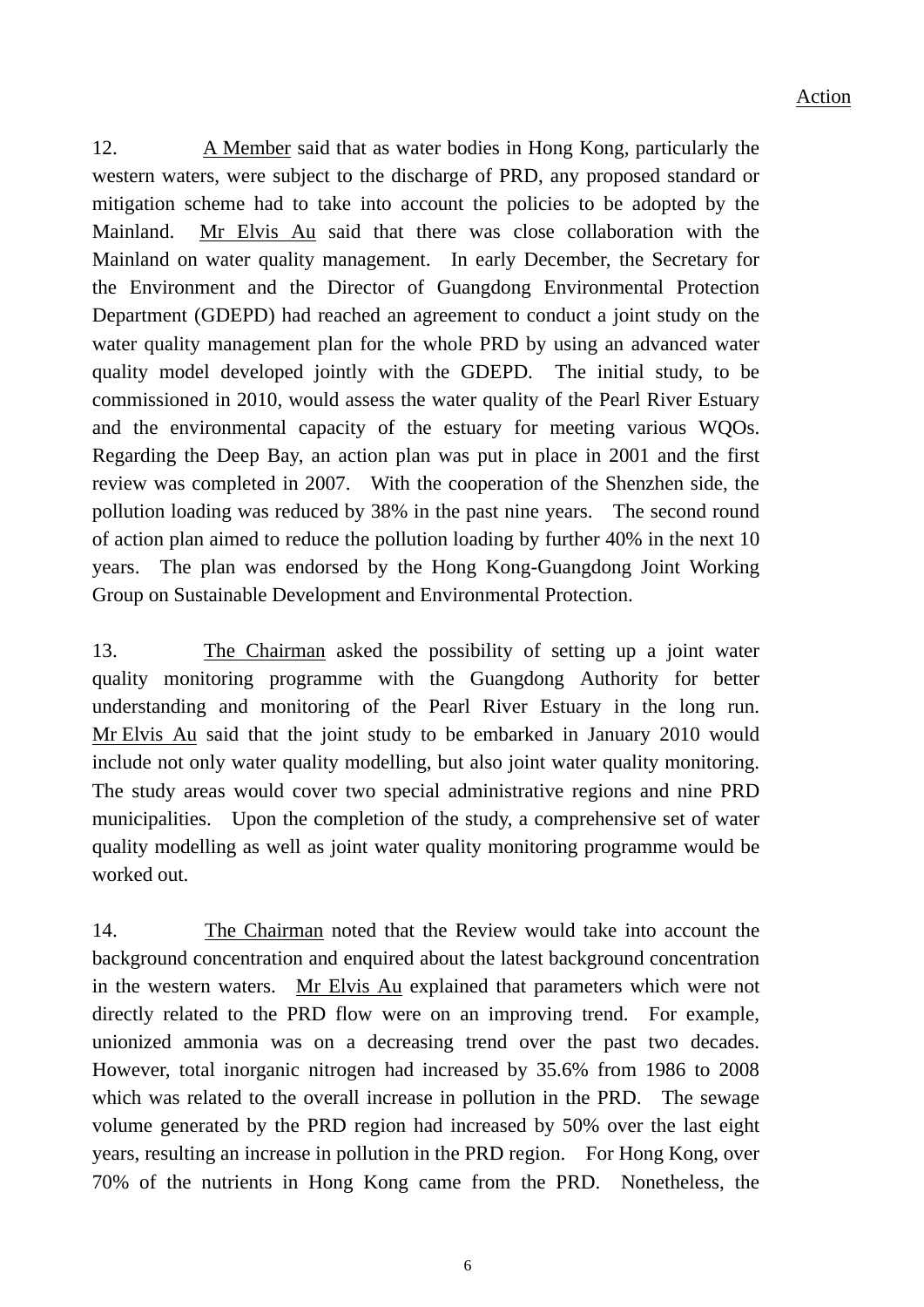response of different water bodies to the increase in nutrient level was different. For example, the highest level of total inorganic nitrogen was recorded in Deep Bay but the incidences of red tide were very low which was probably due to high turbidity of the waters. The situation in the southern waters was very different. While the water bodies were quite stable and the nutrient level was much lower, the area was subject to higher incidences of red tides. Nonetheless, the number of red tides occurred in Hong Kong had significantly reduced from 88 times in 1988 to 15 times in 2008. The Review would study a comprehensive package of nutrient-related parameters, including total inorganic nitrogen, phosphate and silica as well as the hydrodynamic characteristics and stability of the water body.

15. A Member supported the proposed methodologies set out in the paper. He considered that public consultation was necessary for determining the beneficial use of each water body. Particular attention had to be paid to the beneficial use of the Victoria Harbour which was a unique resource for Hong Kong. Different people might have different expectations on its beneficial use. Mr Elvis Au explained that one of the objectives of the public engagement exercise was to gauge views on the beneficial use of different water bodies. Different stakeholders had been consulted and comments on the beneficial use of Victoria Harbour had been received, such as its leisure use and resumption of the cross-harbour swimming contest as well as the safety concern of busy marine traffic.

16. A Member was concerned about the problem of refuse in marine water and beaches and enquired about the responsible government departments and ways of tackling the problem. Mr Elvis Au said that similar concern had been raised by some Council Members and the concern had been referred to relevant departments, including the Marine Department, Food and Environmental Hygiene Department as well as Leisure and Cultural Services Department, which worked in collaboration to step up the collection of refuse. The Marine Department had an annual program on collection of marine refuse. In some areas such as Tsuen Wan Bay, an inter-departmental working group had also been set up to examine ways to tackle the problem, among other issues.

#### 17. The Chairman summarized Members' views as follows –

(a) the Council noted that the current set of WQOs had been in force for over two decades and considered that it was opportune to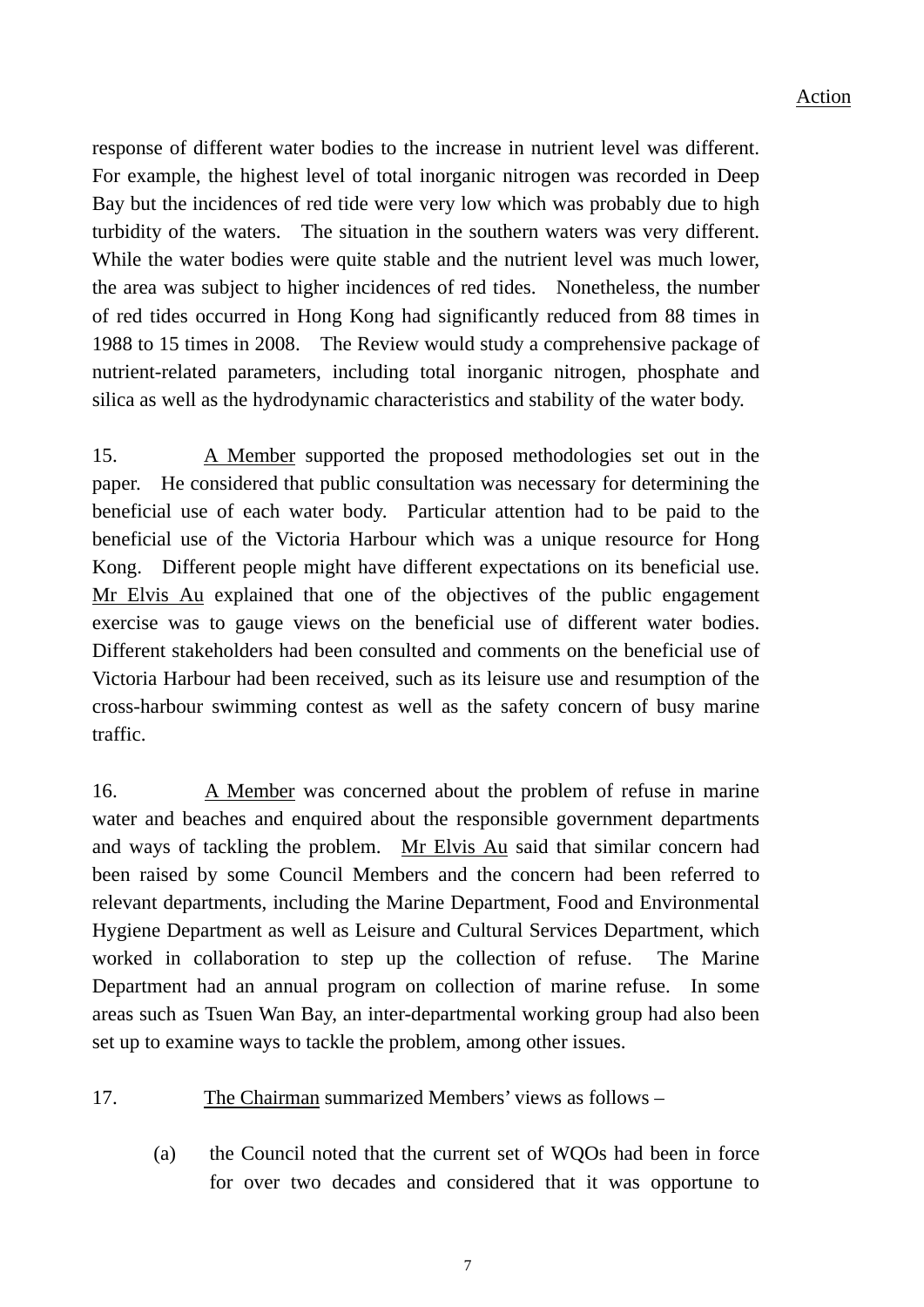review the set of standards in light of the latest advancement in water science and technology as well as increasing community aspiration for better quality of life and changes in the beneficial use of the water bodies;

- (b) the Council agreed with the proposed approaches and methodologies adopted in the Review and considered that the Review should be based on scientific and objective data and the WQOs had to take into account the specific water bodies in terms of its hydrodynamic characteristics, background trend in water quality and beneficial uses;
- (c) the Council considered that it was essential to examine the health aspects of WQOs, including the need to include other biological indicators in addition to *E. coli* for bathing waters, toxic chemicals in mariculture and biological indicators on the marine ecosystem and fisheries resource;
- (d) the Council considered that it was important to consult the public and specific stakeholders in considering the beneficial uses of water bodies, in particular the Victoria Harbour which was a valuable asset of Hong Kong; and
- (e) the Council looked forward to receiving more concrete proposal regarding the new set of WQOs in the second stage of consultation.

# **Agenda Item 4 : Integrated Waste Management Facilities – Technology review and associated facilities**

*(ACE Paper 22/2009)* 

18. Mr Albert Lam briefed Members on the background of the Integrated Waste Management Facilities (IWMF). The EPD planned to develop the first phase of the IWMF with a treatment capacity of about 3,000 tonnes per day (tpd) for municipal solid waste (MSW). Incineration with energy recovery would be adopted as the core technology and a demonstration scale sorting and recycling plant would be incorporated to recover resources from the MSW. Shek Kwu Chau and Tuen Mun Tsang Tsui Ash Lagoon were considered potential sites. Dr Lee Potts briefed Members on the results of the technology review carried out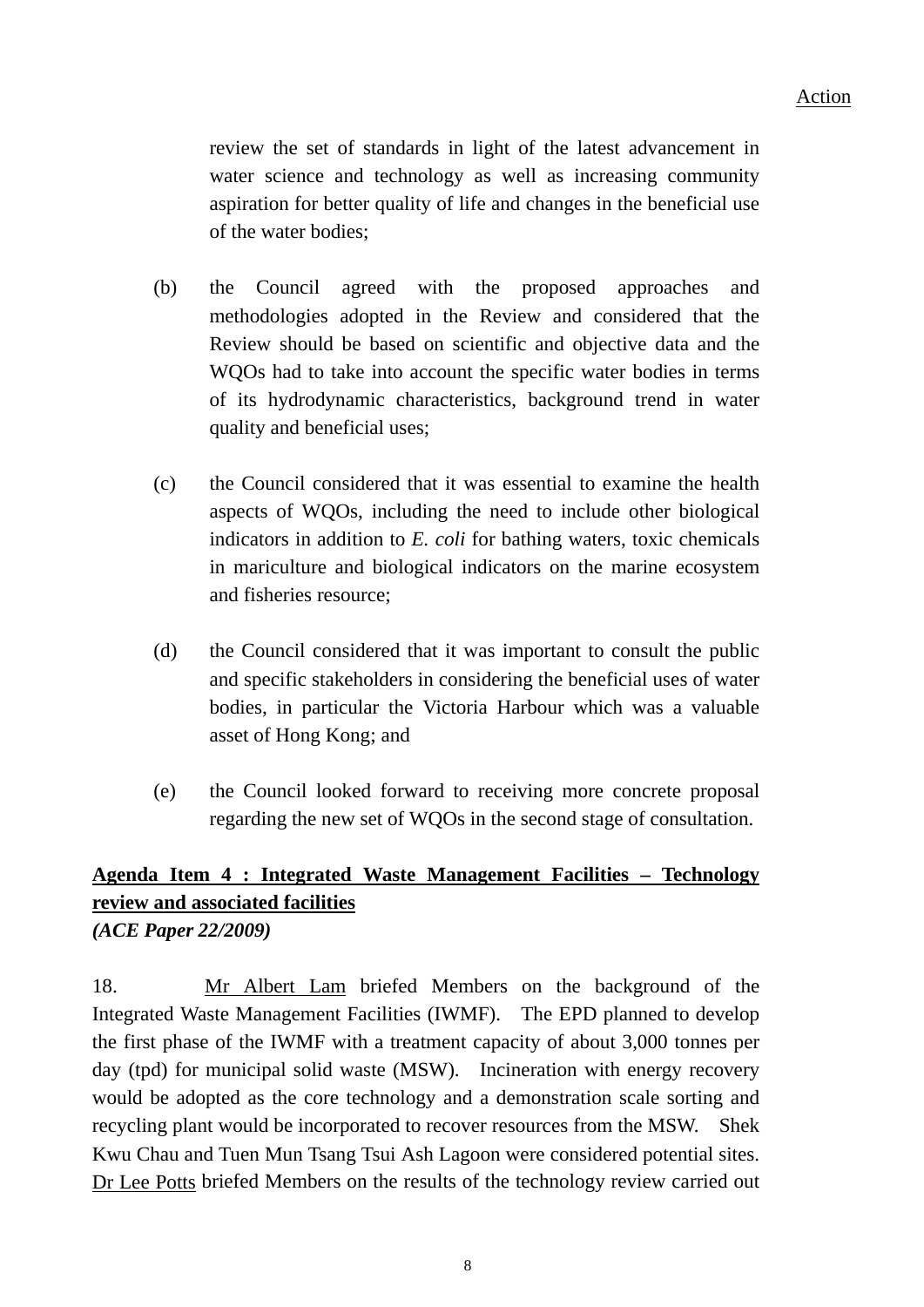under the Engineering Investigation and Environmental Impact Assessment Studies for the proposed development of the IWMF. For the thermal technologies, incineration by using moving grate technology was recommended. For the sorting and recycling technologies, mechanical and biological treatment (MBT) was proposed. Dr Ken Luk briefed Members on the initial views on the associated facilities that might be incorporated in the IWMF.

19. A Member enquired about information on health impacts of incineration facilities in overseas countries, such as Singapore, Taiwan and Japan, including information on whether there were higher incidences of diseases, including respiratory disease and cancer, for people living in the vicinity of the incineration facilities. The information would be useful for the general public in understanding the minimal health impacts brought about by advanced technology in incineration design and operation. Dr Lee Potts explained that according to the experience in UK, the incinerators were usually built in industrial areas and it was difficult to assess their health impacts in view of the siting of other facilities nearby, such as power stations and chemical plants. There was no evidence of adverse health impacts caused by emissions from incineration facilities. Among the industrial facilities, incineration was the most highly regulated combustion process and the design allowed flue gas treatment to achieve extremely low level of dioxin emission. For example, the incinerator in Köln of Germany operated with extremely low level of emissions because the flue gas treatment system was one of the best in the world.

20. A Member enquired about the types and levels of pollutants generated by different types of thermal treatment technology, such as in terms of per tonne of waste. Dr Lee Potts explained that it was difficult to establish which technology had a higher level of performance in terms of pollutant emissions as the plants operated according to the regulatory standards in the particular country. In general, fluidized bed technology normally generated less nitrogen oxide  $(NO_x)$ than a moving grate incinerator as the former operated at a more turbulent condition. Gasification and pyrolysis technologies sometimes also had the benefit of generating less  $NO<sub>x</sub>$  as they operated at an oxygen deficient condition. As different types of technology applied different waste treatment processes, making direct comparison between them would be difficult. Upon the Chairman's request, the presentation team undertook to provide additional information in relation to the enquiries raised by the two Members.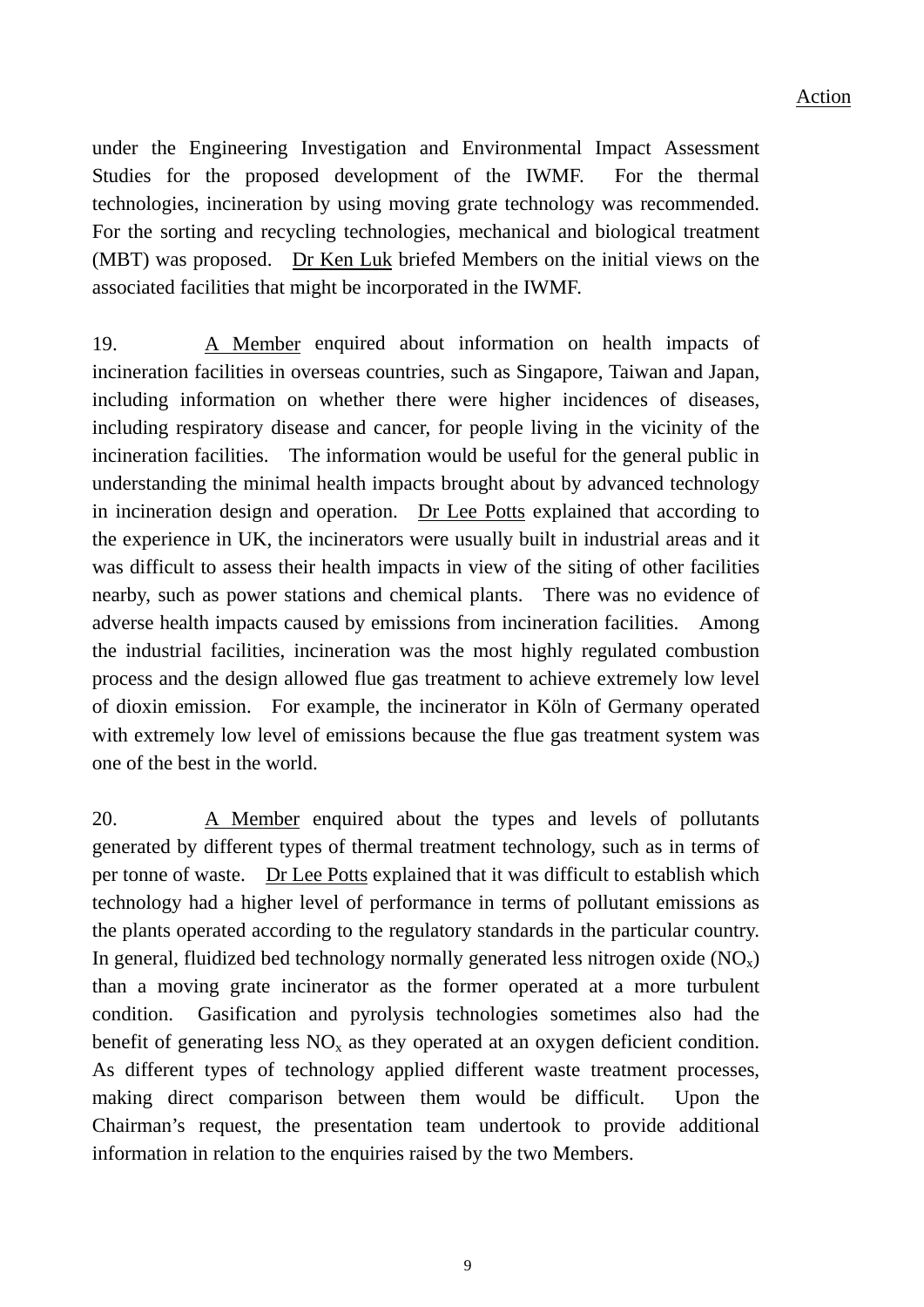(Post-meeting note: An Information Note providing the information requested was circulated to Members after the meeting.)

21. A Member gathered from the discussion that the amount of pollutants emitted from the incineration process was closely related to the effort made in treating the flue gas. He considered that extra effort should be made to the treatment of flue gas in order to ensure the protection of public health. Dr Lee Potts explained that the combustion process and the flue gas treatment system had to be optimized to minimize the formation and emission of pollutants.

22. The Chairman enquired about the emission standard to be adopted for dioxin related to thermal treatment and whether the adoption of the proposed moving grate incineration technology could comply with the standard. Dr Lee Potts said that the emission standard for dioxin would be 0.1 ng I-TEQ/m<sup>3</sup> which was based on the European Union (EU) waste incineration standard. The moving grate was a proven technology around the world. It could achieve the stringent standard with a safe margin through various measures, including combustion control, design of the incinerator in terms of temperature and gas residence time, addition of activated carbon and utilization of filter to control dioxin.

23. A Member enquired about the waste to energy conversion ratio of incineration. Dr Lee Potts said that the modern technology could convert about 24% to 26% of the energy from the thermal treatment process to electricity. For one tonne of waste with a calorific value (CV) of around 10 megajoule/kg, 24% to 26% of the energy from the thermal treatment process could be converted to electricity. If the steam generated from the incineration process could also be utilized in addition to electricity generation, the overall energy efficiency could be as high as 75% to 80%. It was a common practice for European countries, such as Sweden, to locate the incineration facility at the centre of the city and utilize the heat generated for household or commercial uses.

24. A Member asked whether the moisture content of the waste feedstock would affect the incineration process by requiring more fuel to dry up the waste. Dr Lee Potts explained that to cater for variation in the composition and moisture content of waste feedstock, the facilities could be designed to operate within a firing diagram for a range of CV without the need for constant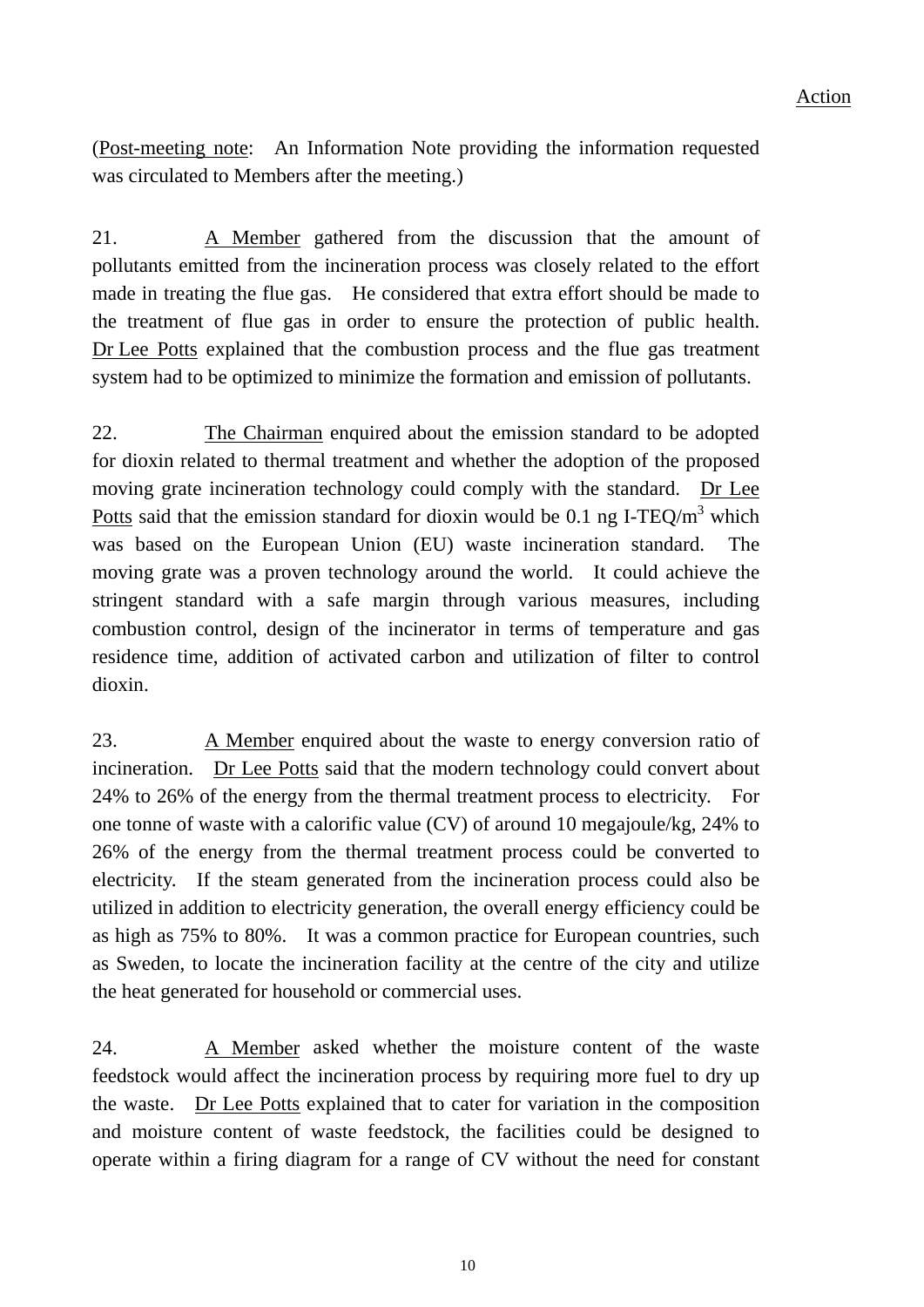addition of fuels. In the worst-case scenario, if the CV dropped to a very low level, fuel oil could be added to sustain the temperature as the furnaces needed to work at a high temperature to minimize formation of dioxin. However, this would not occur if proper assessment was conducted on the composition of waste and the facilities were designed according to the variation in composition of waste.

25. A Member enquired about the technologies adopted and experience learnt from the old type incinerators in Hong Kong. Mr P H Lui said that Hong Kong used to have three old type of incinerators in Lai Chi Kok, Kennedy Town and Kwai Chung in 1960s to 1970s and all of them had been demolished. The three incineration plants employed old thermal treatment technologies and could not meet the current emission standards and generate electricity for use off-site. For example, rotary kiln plus combustion chamber were used for the Kwai Chung incinerator.

26. A Member referred to the Figure in paragraph 8 of the paper regarding "Trend of Thermal Treatment of MSW of selected countries" and asked the ways South Korea, EU and Germany managed the waste load while keeping a low percentage of treatment by incineration. Dr Lee Potts explained that these countries managed the waste by maintaining a high level of recycling, such as about 60% in Germany. Other countries, such as the Netherlands, Singapore and Japan, were increasing efforts in recycling. Nonetheless, thermal treatment was still the backbone technology for treating residual waste in countries with high recycling rate. Another Member added that recycling was a mandatory waste treatment process in Germany. The Member requested the presentation team to provide the exact percentages of MSW treated by incineration from 2000 to 2007 by the selected countries in the Figure, if available.

(Post-meeting note: The information requested was included in the Information Note circulated to Members after the meeting.)

27. Regarding the eco-co-combustion system proposed by a local cement production company, a Member asked whether the technology was technically feasible, environmentally friendly and cost-effective for treating MSW, while putting aside the issue on demand of cement. Dr Lee Potts explained that the eco-co-combustion system had to be designed to allow total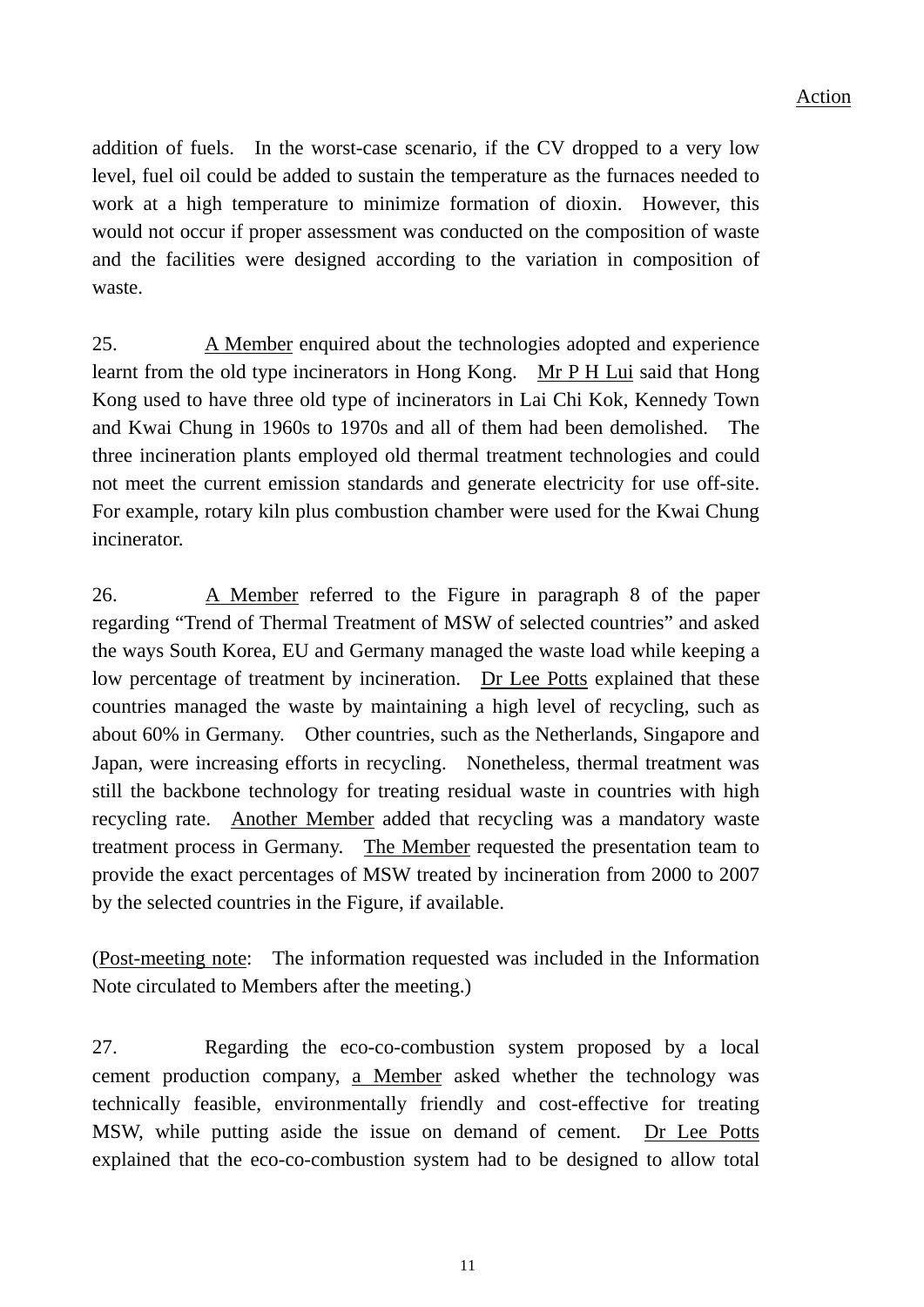waste management even in the event of no cement production. In the proposed eco-co-combustion model, some of the operation processes had to be bypassed if there was no cement production and this might result in exceedances of emission standards. More importantly, the proposed technology was different from the co-combustion process adopted worldwide and there had not been any similar operation at a commercial scale in Hong Kong or any other parts of the world.

28. A Member enquired about the benefits of having thermal treatment to operate with cement production, such as eco-co-combustion. Dr Lee Potts explained that the cement production process used limestone which could help remove acidic gases like hydrogen chloride. Moreover, the system utilized the bottom ash as raw material for cement production and it would reduce ash disposal to landfill.

29. A Member enquired about comparison of the emission level of eco-co-combustion system and moving grate incineration technology. Ms Echo Leong explained that the pilot plant trial run showed that emissions from the eco-co-combustion system could meet the emission standards. Nonetheless, direct comparison could not be made as eco-co-combustion system included a flue gas treatment process after the thermal treatment process. Dr Lee Potts added that it was difficult to assess the data as it was based on a two-month trial run and no full scale eco-co-combustion plant was in operation in other countries.

30. A Member asked whether the eco-cement plant in Japan was similar to the proposed eco-co-combustion system. Ms Echo Leong explained that they were totally different. The eco-cement plant in Japan made use of fly ash and bottom ash as raw materials and mixed them with other raw materials in the rotary kiln for cement production and it was similar to a normal cement production process.

31. Regarding the sorting and recycling technologies, the Chairman asked the reasons for developing only a demonstration scale plant given MBT was a well proven technology. Mr Vincent Tang explained that the plan was to develop the first phase of the IWMF with a treatment capacity of 3,000 tpd with incineration as the core technology. An incineration facility with a treatment capacity of about 2,800 tonnes plus a demonstration scale sorting and recycling facility by using MBT for treating about 200 tpd were proposed to maximize the capacity. Consideration of adopting MBT would be given to the second phase of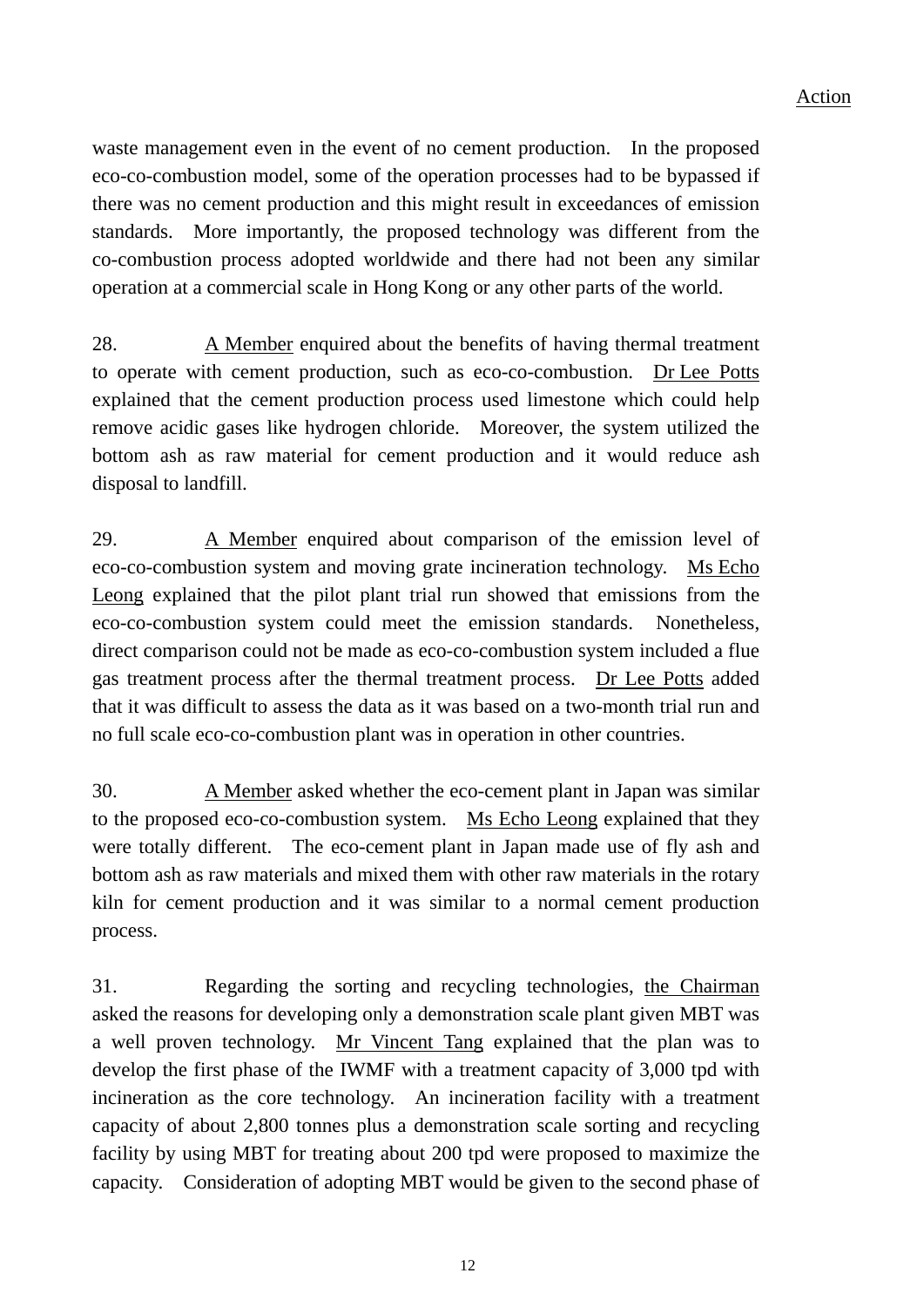the IWMF should it prove to be effective. Dr Ken Luk added that one of the key considerations was the requirement of land space for MBT plant. With the provision of 10 hectare of land for the IWMF, it was more suitable to have a thermal treatment plant as the core process plus a MBT plant at demonstration scale.

32. Dr Lee Potts explained that MBT could serve as a pre-treatment process of thermal treatment when more recycling was required. A thermal treatment process was necessary to manage the residual waste. During the MBT sorting and recycling process, different types of wastes, such as paper cardboards, plastics, metal cans and organic food waste were sorted out. In UK, metal cans were normally recycled. However, the residual wastes, including dirty plastics, paper cardboards and compost, were normally treated by other means, such as thermal treatment or disposal at landfills.

33. The Chairman considered that the public would expect the IWMF to include technologies other than thermal technology to make it a truly integrated one. He considered that there was scope for further expanding the scale and scope of sorting and recycling. Dr Lee Potts explained that the expansion could be made possible if outlets of the waste from the MBT plant could be expanded. For example, the combustible rich fraction of waste could be further refined by chopping up plastics and papers to produce refuse-derived fuel. The end products could then be fed into a cement plant or power station as an alternative fuel. The digested residue from a MBT plant could be used for landfill restoration.

34. A Member said that his understanding of the IWMF included an organic waste treatment plant plus a thermal treatment plant or a MBT plant. A delegation of the Council paid a study visit to the Netherlands and Germany in 2006 to acquire information on management of MSW. In view of the unsatisfactory operation of the MBT plant which the delegation visited in Germany, the delegation recommended that the MBT method for un-sorted and mixed MSW should not be used. Mr Albert Lam clarified that a separate organic waste treatment facility to be located at Siu Ho Wan was proposed for treating organic waste.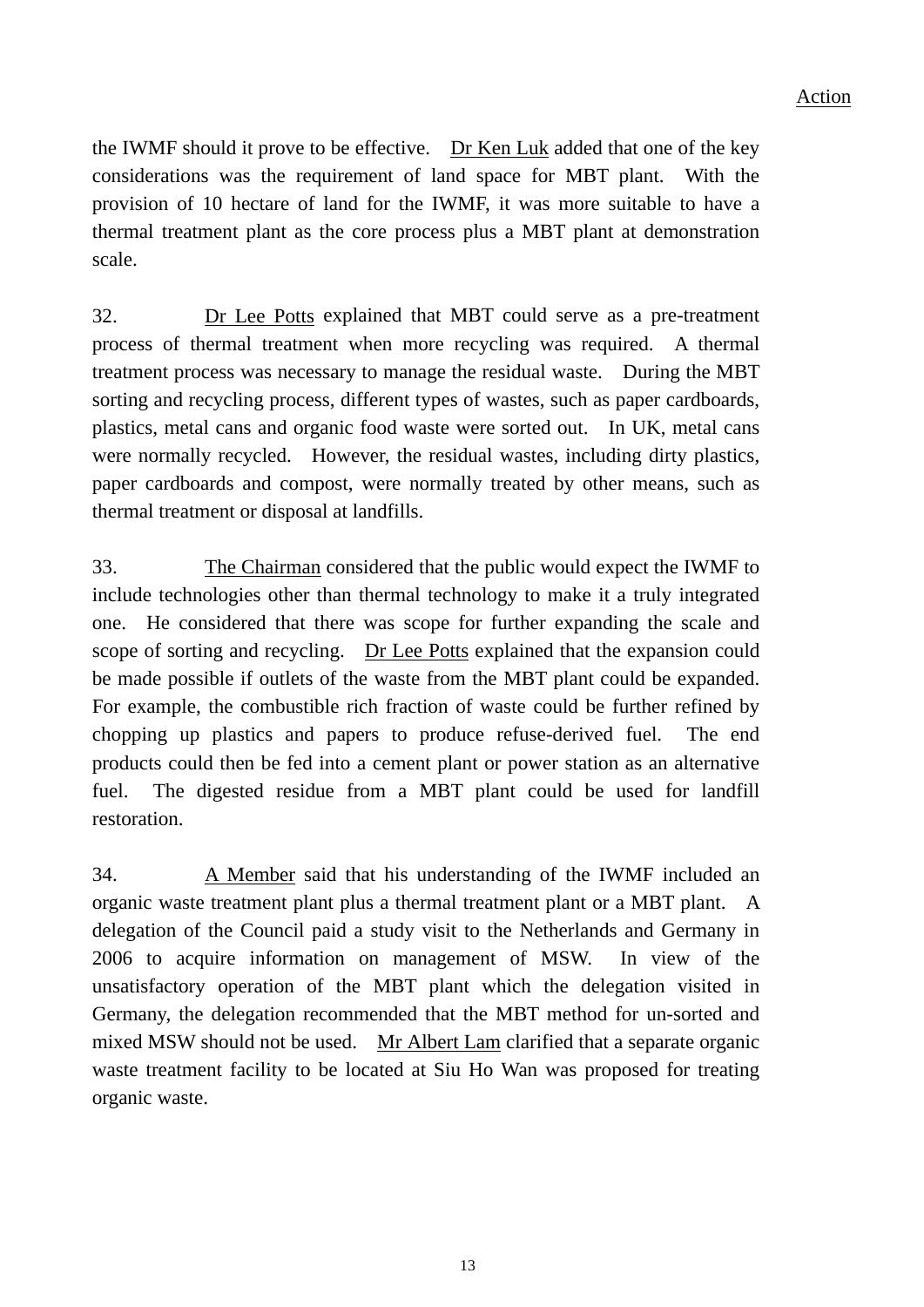35. In reply to a Member's enquiry about the purpose of setting up a demonstration scale of sorting and recycling MBT plant, Mr P H Lui explained that the proposal of the IWMF with incineration as the core technology plus a sorting and recycling plant as a component of the IWMF was based on the advice of the Advisory Group on Waste Management Facilities (AG). For the current technology review, the main purpose was to identify the most appropriate thermal treatment technology as well as sorting and recycling technology. The review recommended that moving grate incineration technology be adopted as the core technology while MBT was proposed for the sorting and recycling plant as a component of the IWMF. MBT was a popular technology in Europe in recent years. It should be noted that if no thermal or biological treatment was conducted on the mixed MSW, the organic residual would not be stabilized and when disposed of at landfills it would generate leachate with high pollutant levels as well as methane which was a strong greenhouse gas.

36. A Member considered that while incineration technology was necessary in view of the land problem in Hong Kong, the resources devoted to the MBT plant could be deployed to strengthening public education on household recycling. He recalled that the MBT technology was not included in the recommendation of the AG. Mr Vincent Tang said that the AG recommended that the IWMF should adopt a multi-technology approach with incineration as the major component of the IWMF strategy. Application of MBT technologies could be considered at suitable scale under particular circumstances and as a component of the overall IWMF strategy. Based on the recommendations of the AG, moving grate incineration technology was proposed as the core technology and MBT was proposed to be tested out in small scale to explore how far it could be applied in the future phases of the IWMF.

37. The Chairman considered that the intention of having an integrated waste management approach comprising different technologies was to allow maximum opportunity for recycling before the waste was treated by combustion. Thus, a sorting and recycling facility as well as an organic waste treatment plant were recommended.

38. A Member enquired about operation of the MBT plant as a sorting and recycling facility. Dr Lee Potts explained that the process employed mechanical treatment to pre-treat the waste by reducing the size of waste and removing contaminants before the waste entered into the later biological treatment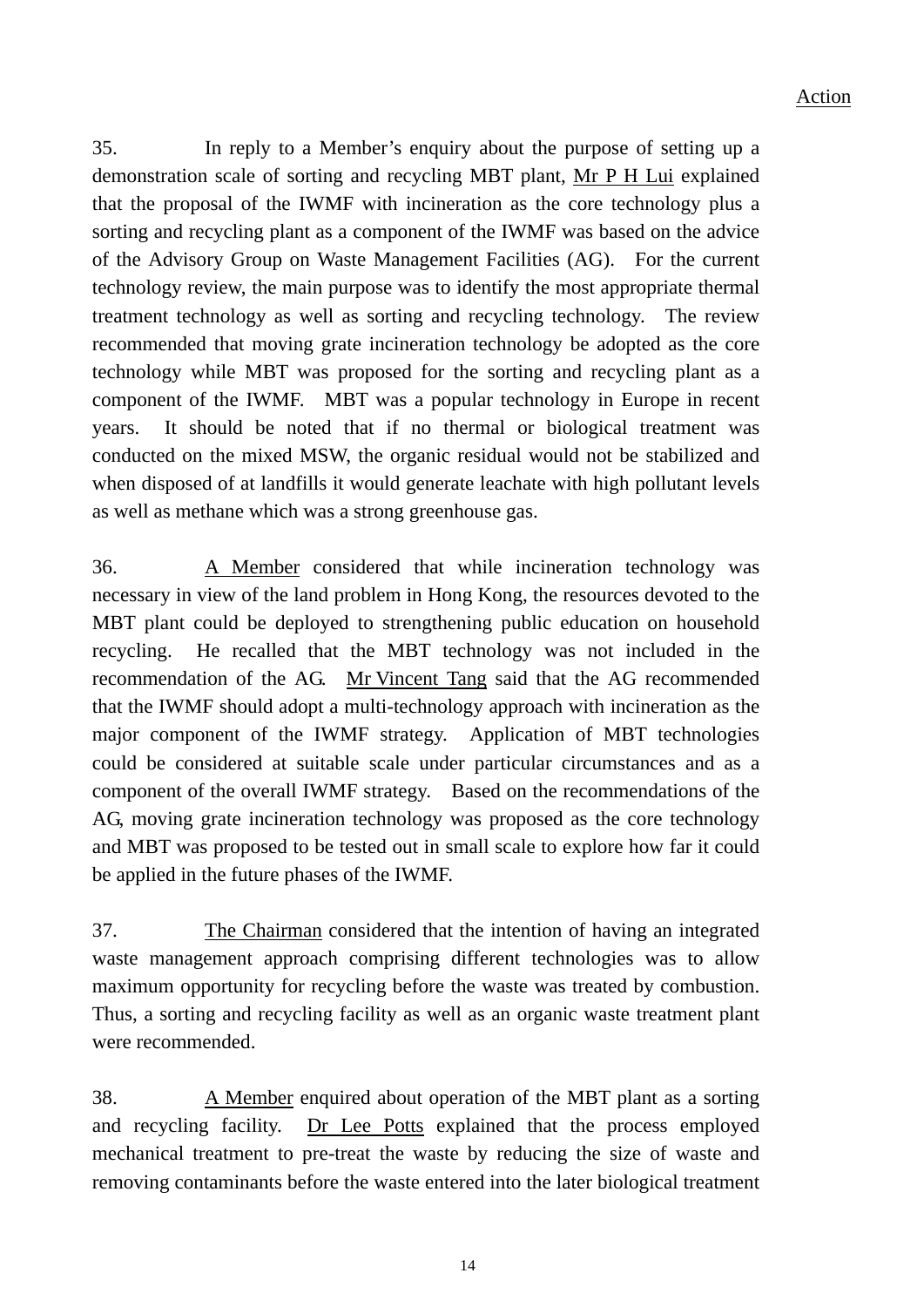stage for generation of biogas by anaerobic digestion and/or treatment by composting. For example, magnetic separator was used to sort out metal cans, current separator to sort out non-ferrous metals like aluminum and infra-red separator to sort out plastic bottles. MBT could help maximize the amount of recyclables to be captured from the MSW. In Europe, MBT served as a half-way house and allowed recovery of more waste for recycling and digestion of the organic part.

39. A Member asked whether the MBT would enable the increase in the amount of recyclable waste and hence reduce the amount of waste for incineration. Dr Lee Potts explained that MBT could reduce the amount of waste for incineration if the recyclables, such as dirty plastics, paper cardboards and organic waste could be sorted out and consumed by the market, thus reducing the mass of waste for incineration.

40. The Chairman drew Members' attention to the recommendations of the delegation after the study visit to the Netherlands and Germany in 2006 as recorded in ACE Paper 11/2006. One of the recommendations was that for the treatment of waste, mechanical sorting and recycling plants could be used for source-separated mixed recyclable waste. Based on the German experience, the MBT method for un-sorted and mixed MSW should not be used. Given the importance of the IWMF and the need to consider the issue in context and from a holistic point of view, the Chairman suggested that the Council would not make a recommendation regarding the sorting and recycling facilities at this stage and the issue be further examined by the Waste Management Subcommittee by taking into account previous discussions and recommendations of the Council and further information provided by the Administration. The Subcommittee would then report its findings and recommendations to the full Council for consideration. The meeting agreed to the approach.

41. On the associated facilities of the IWMF, the Chairman enquired about the funding arrangement and long-term management of the facilities. Mr Albert Lam explained that it would depend very much on the type of facilities to be built. The construction cost would be included as part of the project cost and the facilities would probably be run by the contractor of the IWMF. Ms Anissa Wong said that the purpose of the associated facilities was to make good use of the energy generated from the incinerator for the benefit of the community. The facilities set out in the paper were only preliminary options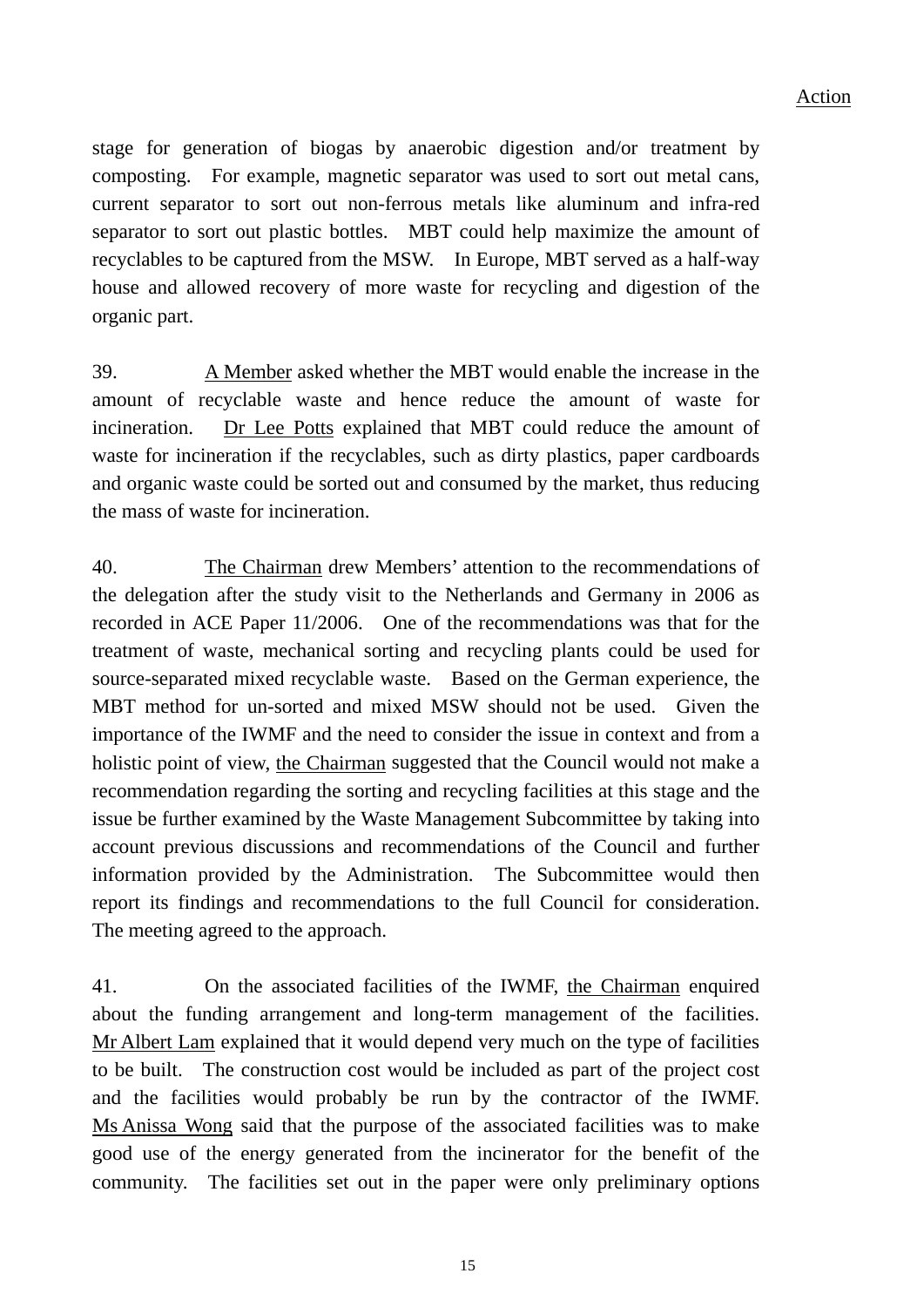proposed by the consultants having regard to the amount of energy level and overseas experience. Whether the associated facilities should be operated as part of the overall project of the incinerator or operated separately was yet to be determined in light of the facilities selected. The District Councils and public concerned would be consulted on the facilities and design.

42. A Member considered that the Government should cooperate with local universities in training the required expertise in developing waste treatment technologies and establishing research centres and laboratories for the purpose. Another Member considered that more options for associated facilities should be explored for consideration by the stakeholders and public. Based on the few proposed preliminary options, it might give an impression that the location of the IWMF had been pre-determined.

43. A Member suggested making use of the creativity of the private sector to come up with good ideas of utilizing the energy generated and meeting the needs of the community in developing the associated community facilities. It would be a waste for providing some community facilities which were not used. A Member made some suggestions on the associated community facilities, such as setting up barbeque sites with free electric stoves to attract visitors similar to those in Australia, allowing social enterprises in the district to utilize the hot water for laundry service to create job opportunities, and utilizing the excessive carbon dioxide  $(CO<sub>2</sub>)$  generated from the incinerator for community farms as increase in  $CO<sub>2</sub>$  concentration in green houses could increase crop yield. Another Member suggested providing free electricity to the nearby households. Dr Ken Luk thanked for the suggestions and would explore the feasibility of the ideas under the project.

- 44. The Chairman summarized Members' views as follows
	- (a) on the basis of the information provided, the Council had no objection to employing moving grate incineration technology as the thermal treatment technology for further consideration;
	- (b) given the importance of the IWMF and the need to consider the issue in context and from a holistic point of view, the Waste Management Subcommittee would examine the proposal on the sorting and recycling facilities in greater detail taking into account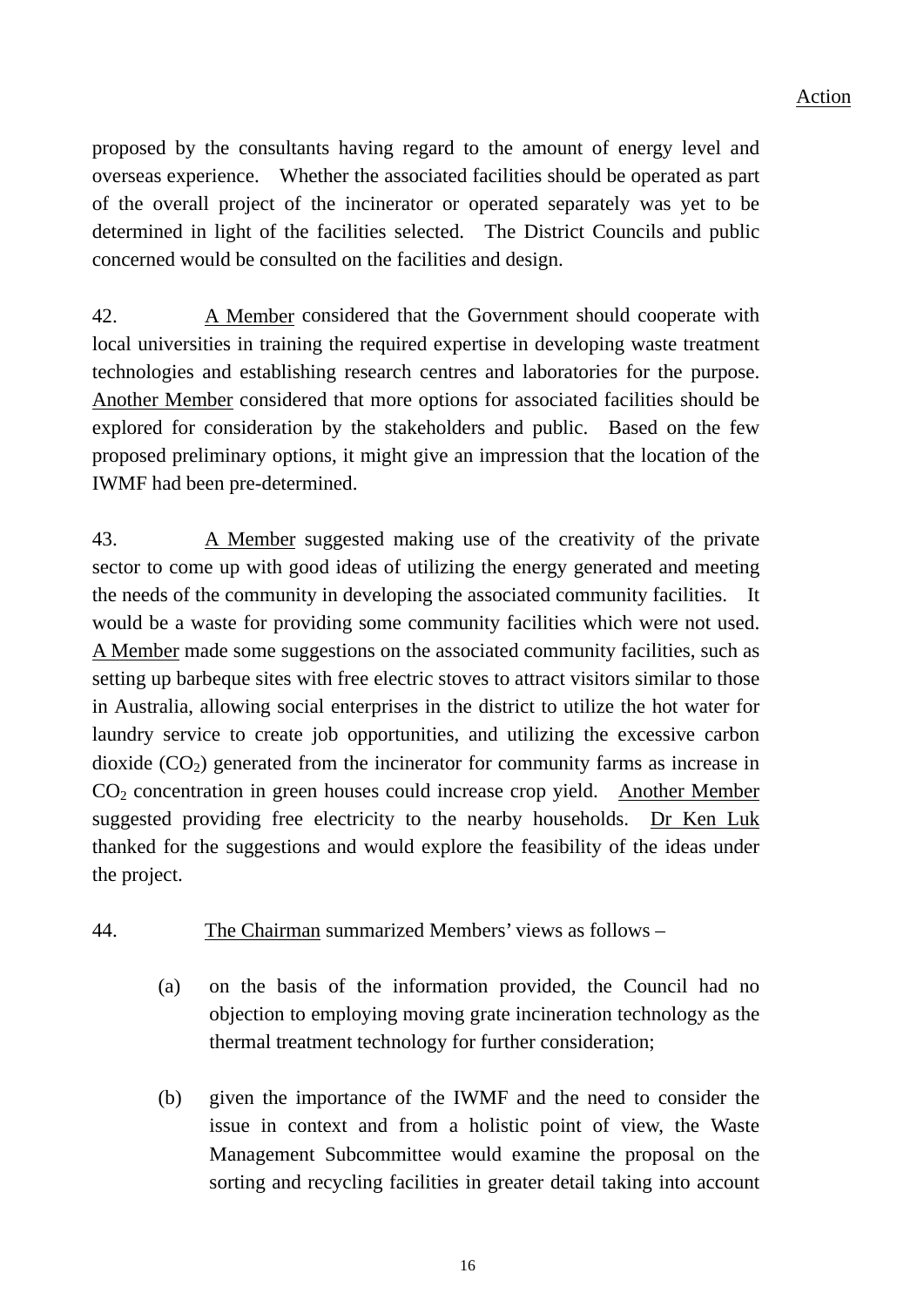previous discussions and recommendations of the Council, and report the findings and recommendations to the full Council for consideration;

- (c) the Council welcomed the proposal of setting up associated community facilities to make good use of the energy generated from the incineration facility. More creative ideas would be necessary on the type of facilities to be selected as the facilities should be meaningful and welcome by the community. Views of the community and stakeholders concerned should be seriously considered on the proposal and detailed design; and
- (d) the Council considered that it was essential to put the IWMF in the context of an integrated waste management framework set out in the "Policy Framework for the Management of Municipal Solid Waste (2005-2014)". For the IWMF, the public would expect a host of "integrated" technologies other than the thermal technology in order to maximize the recycling rate.

# **Agenda Item 5 : Study on land use planning for the Closed Area – Draft Development Plan** *(ACE Paper 23/2009)*

# **Agenda Item 6 : North East New Territories New Development Areas – Planning and Engineering Study – Stage Two Public Engagement** *(ACE Paper 24/2009)*

45. The Chairman informed Members that the Planning Department (PlanD) would seek Members' views on the land use planning for the Closed Area (FCA Study) under agenda item 5. The PlanD consulted the Council on the Draft Concept Plan under Stage 1 Community Engagement in June 2008. This was the second stage of the two-stage community engagement. For the North East New Territories (NENT) New Development Areas (NDAs) planning and engineering study (NDA Study) under agenda item 6, the PlanD and Civil Engineering and Development Department consulted the Council on the planning and development framework for the NDAs in January 2009. This was the second stage of the three-stage Public Engagement. As the two agenda items were closely related and would be presented by the same consultancy team, the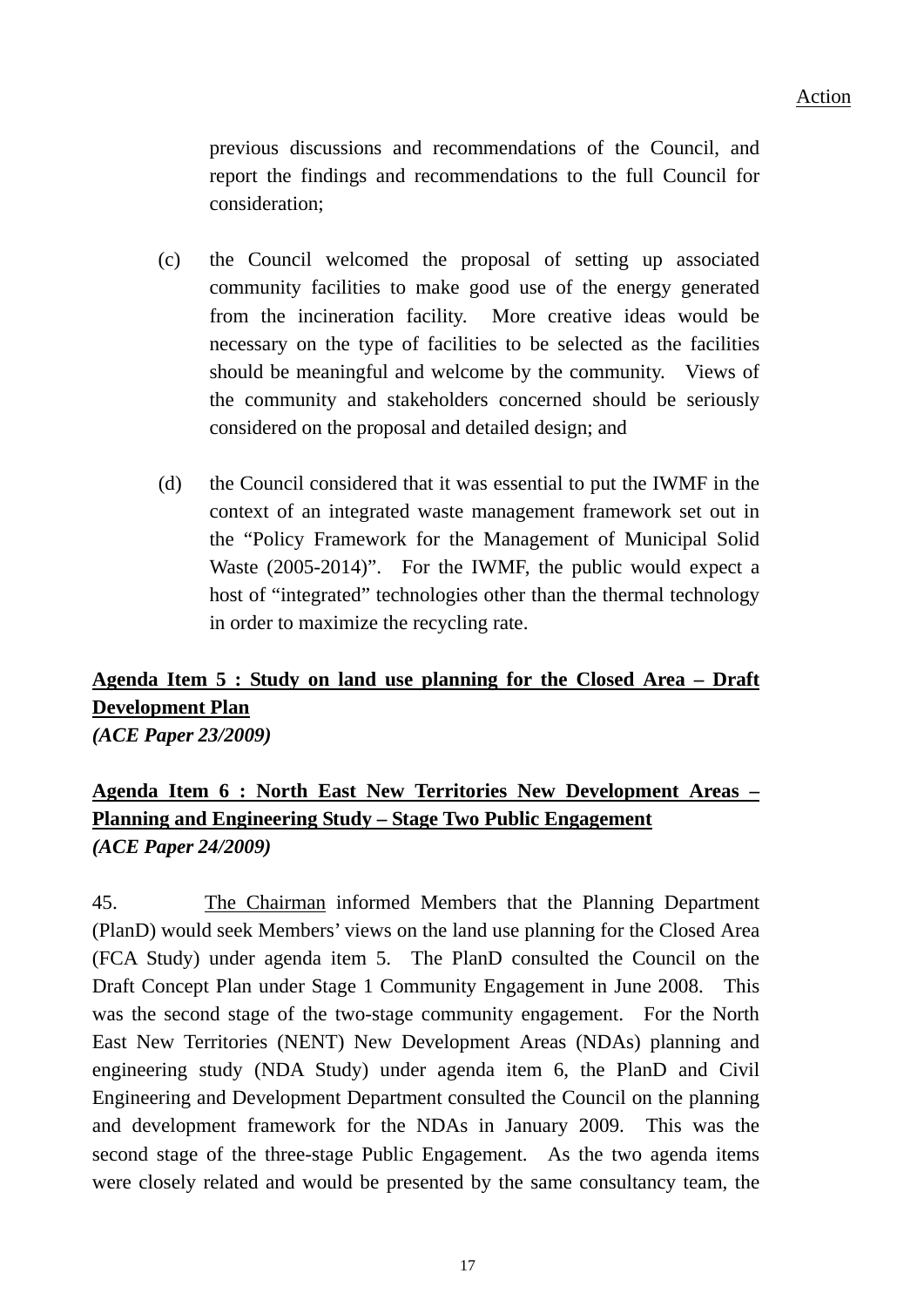meeting agreed to combine the presentation and discussion of the two items for a more efficient and fruitful discussion. The Chairman also informed Members that the Council received a written submission from the Hong Kong Bird Watching Society expressing objection to the development zoning for Long Valley, Hoo Hok Wai and San Tin. The submission had been circulated to Members before the meeting for information.

46. Mr C S Liu briefed Members on the background of the two Studies. The purpose of the paper on FCA Study was to seek Members' views on the Draft Development Plan which would guide the conservation and development of the land to be released from the Frontier Closed Area. The plan focused on conservation with sustainable development. The purpose of the paper on NDA Study was to seek Members' views on the Preliminary Outline Development Plans formulated for the proposed Kwu Tung North, Fanling North and Ping Che/Ta Kwu Ling NDAs which focused on sustainable development with conservation element. Mr Joseph Ma briefed Members on the details of the two Studies.

47. A Member supported the approach of conserving the Closed Area with some minor development and developing the NDAs with conservation element. He was pleased to note the Government's commitment to preserve the area along the Closed Area despite the rapid development in Shenzhen. He suggested combining the design of the Closed Area and NDAs by avoiding large structures or supporting infrastructures in the Closed Area and moved them to the NDAs. He also suggested making efforts to revitalizing Fanling old town and Luen Wo Hui instead of only developing Fanling North which would help developing Fanling as a whole and boost the local economy.

48. A Member considered that the Closed Area was a unique and extremely sensitive area with wetland conservation area, ecological corridor and Lok Ma Chau Loop. Caution should be exercised in planning any development in the area in different aspects. Firstly, there was uncertainty on the behaviour of the natural environment in facing development in view of the lack of sufficient baseline information. Secondly, the term "eco" was often used, such as eco-lodge and eco-tourism, but they were not well-defined. It was necessary to have a clear specification as it would mean different footprints and different degrees of development. Thirdly, care should be exercised and feasibility studies should be conducted for the implementation of public-private partnership (PPP) conservation scheme. Fourthly, there were serious problems of illegal dumping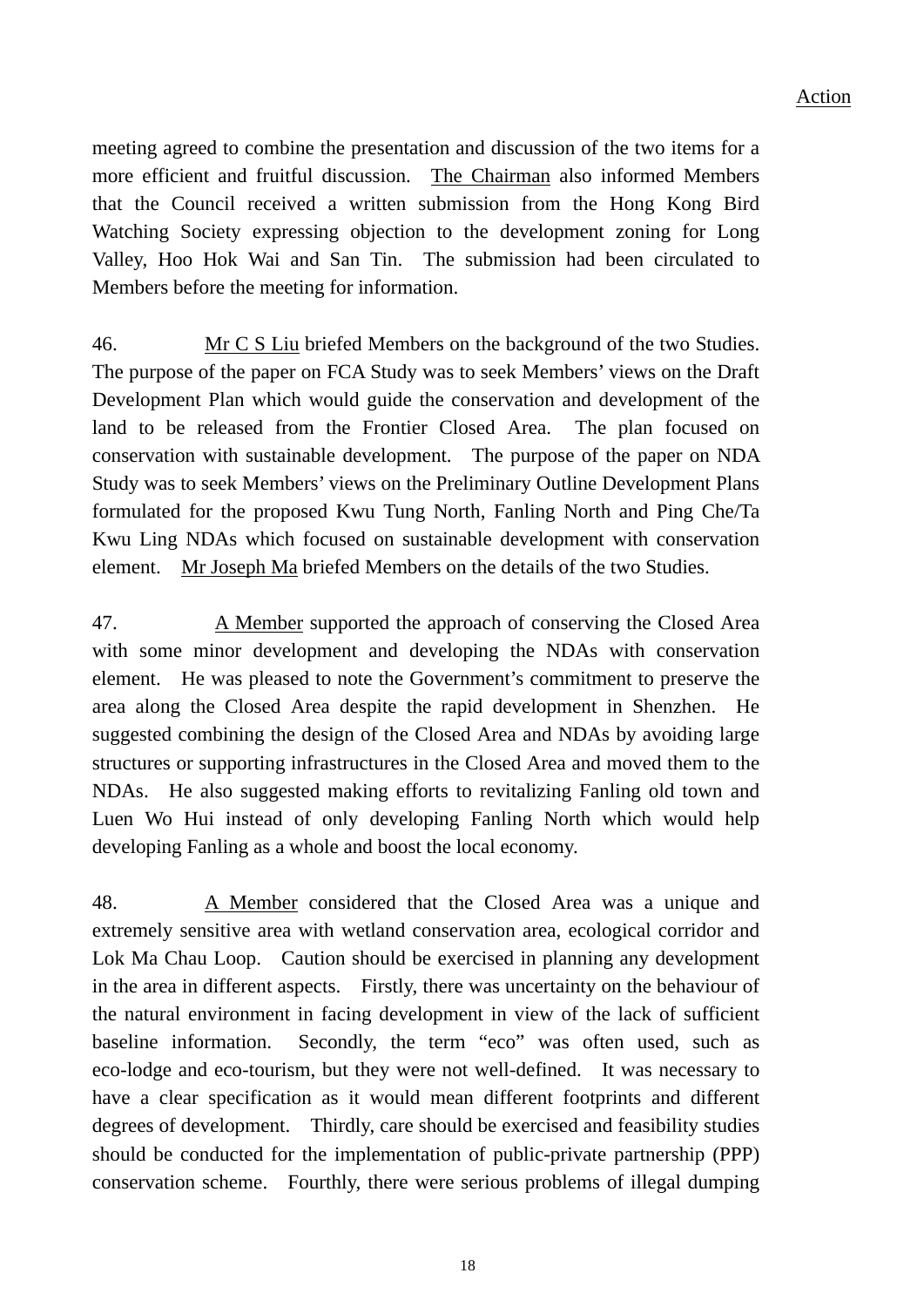and landfilling in the New Territories in the past years, causing degradation of the environment. This problem might deteriorate with the opening up of land for development. Policing was important to guard against the change of land use. Finally, given the large scale of the two projects, more time had to be taken for careful planning and implementation of details to avoid the problems brought about by the rapid development of new towns in the 1970s and 1980s. Aesthetic design was important to blend the structures into the natural scenery.

49. The Chairman shared the view that the areas affected were ecologically important and Government should be very cautious on the instruments to be used to achieve the planning intentions. Alternative instruments should be considered in the event that PPP could not work.

50. A Member enquired about the proportion of the Closed Area being developed. Mr Joseph Ma said that over 70% of the area in the Closed Area would be for conservation purpose. The proposed development, mainly for recreational and very low density residential uses in the central portion with villages and flat land, accounted for about 30% of the area. Mr Davis Lee added that development in the Closed Area was mainly very small scale type for enhancing conservation and recreational purpose while residential development was very limited.

51. A Member did not agree to opening up the Closed Area until there was effective mechanism to deal with problems of illegal dumping and development, especially on agricultural land. He did not support designating the Hoo Hok Wai wetland as "Other Specified Uses (Comprehensive Development and Wetland Enhancement Area" ("OU(CDWEA)") as it meant that a certain degree of development would be allowed in the area. He asked whether Hoo Hok Wai was within the Wetland Buffer Area (WBA) as small-scale development outside WBA would not be covered by the Environmental Impact Assessment Ordinance (EIAO). Another Member asked whether San Tin would also be zoned as "OU(CDWEA)" as Hoo Hok Wai and San Tin should be preserved. He also asked whether housing development would be allowed in areas zoned as "OU(CDWEA)" as it would bring about disastrous impacts.

52. Ms Jacinta Woo explained that Hoo Hok Wai was not within the WBA of Deep Bay. The proposed designation of Hoo Hok Wai as "OU(CDWEA)" was similar to the existing zoning of the fish ponds in the San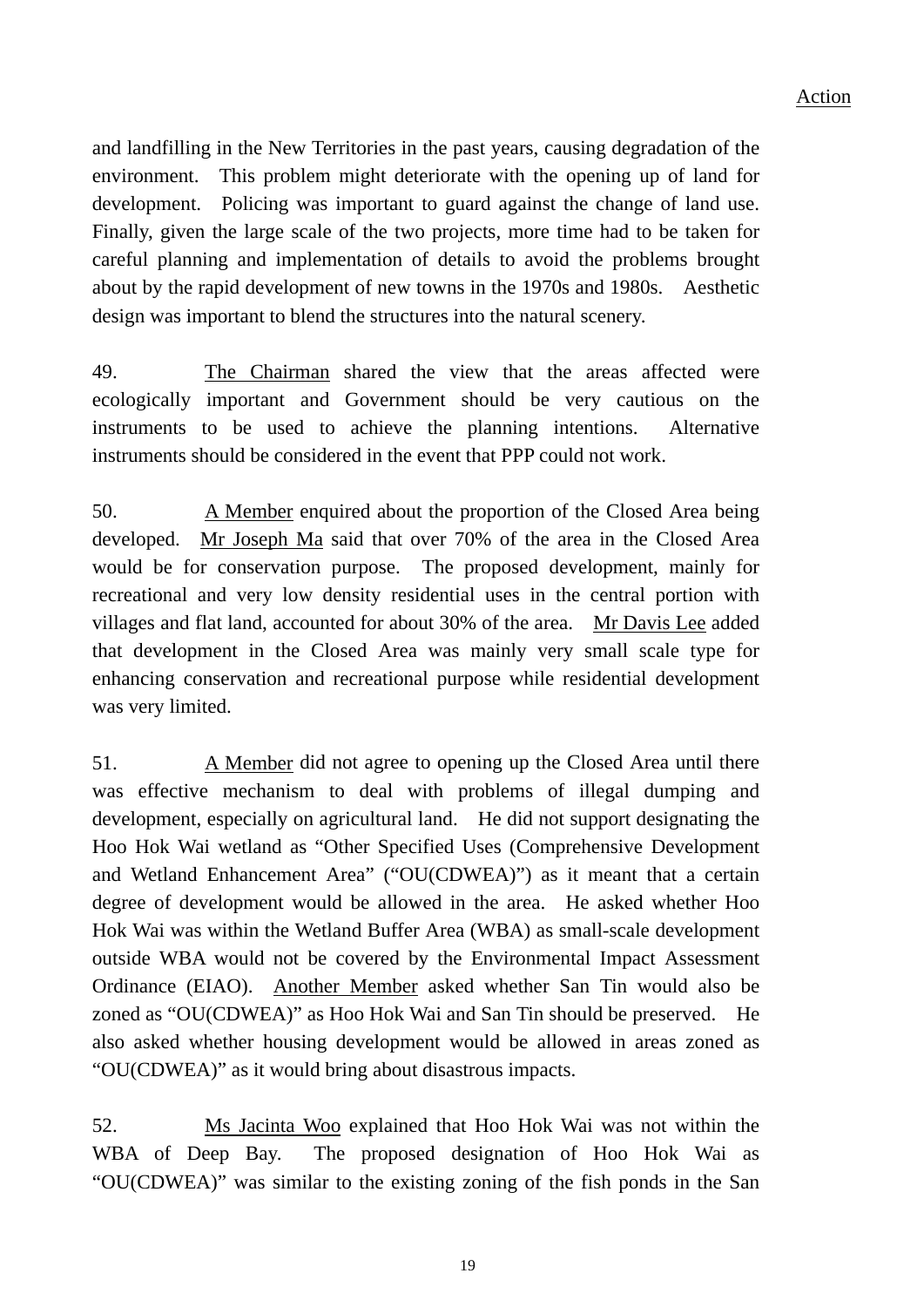Tin Outline Zoning Plan. The intention of the proposal was to preserve the wetland area and at the same time to provide some incentives to the landowners to come forward with a long-term management plan for the area. Under the "OU(CDWEA)" zoning, small-scale development might be permitted upon planning application. Through the planning application system, the project proponents would be required to carry out impact assessments, including an ecological impact assessment, for consideration by the Town Planning Board. The project proponents would also be required to submit a long-term management scheme including the long-term maintenance and management plan as well as monitoring and implementation mechanism.

53. A Member was concerned about the proposed zoning as small-scale development outside the WBA would not fall under the scope of EIAO and thus there was no means for the Council to scrutinize the environmental impacts of the development. He suggested including Hoo Hok Wai wetland into the WBA so that any development in the area would be subject to the EIAO.

54. The Chairman noted that there was a proposal of preserving the Long Valley as a Nature Park in the previous NENT NDA Study. Ms Jacinta Woo explained that a separate ecological survey for the Long Valley had been conducted during the current NDA Study. The current proposal in the Preliminary Outline Development Plans was to designate it as "Other Specified Uses (Comprehensive Development and Nature Conservation Enhancement Area)" ("OU(CDNCEA)") which was slightly different from the proposal of Nature Park and with a similar planning intention as the proposal for Hoo Hok Wai. The intention was to preserve the area while allowing some small-scale development in order to provide some incentives to the land owners to come forward with a long-term management plans for the wetland area. A majority of the area was under private ownership.

55. A Member expressed grave concern over the development zoning for the Long Valley. In view of the heated debate over the development in the Long Valley in 2000, the Government committed to zone the area as a nature reserve for preservation and conservation purpose. By changing the zoning of the Long Valley, it would open up opportunities and expectations for private sectors to develop the areas. He queried why the Government would need to depend on private sectors to preserve the unique and highly ecologically important areas. It was worthwhile for the Government to preserve the nature reserve with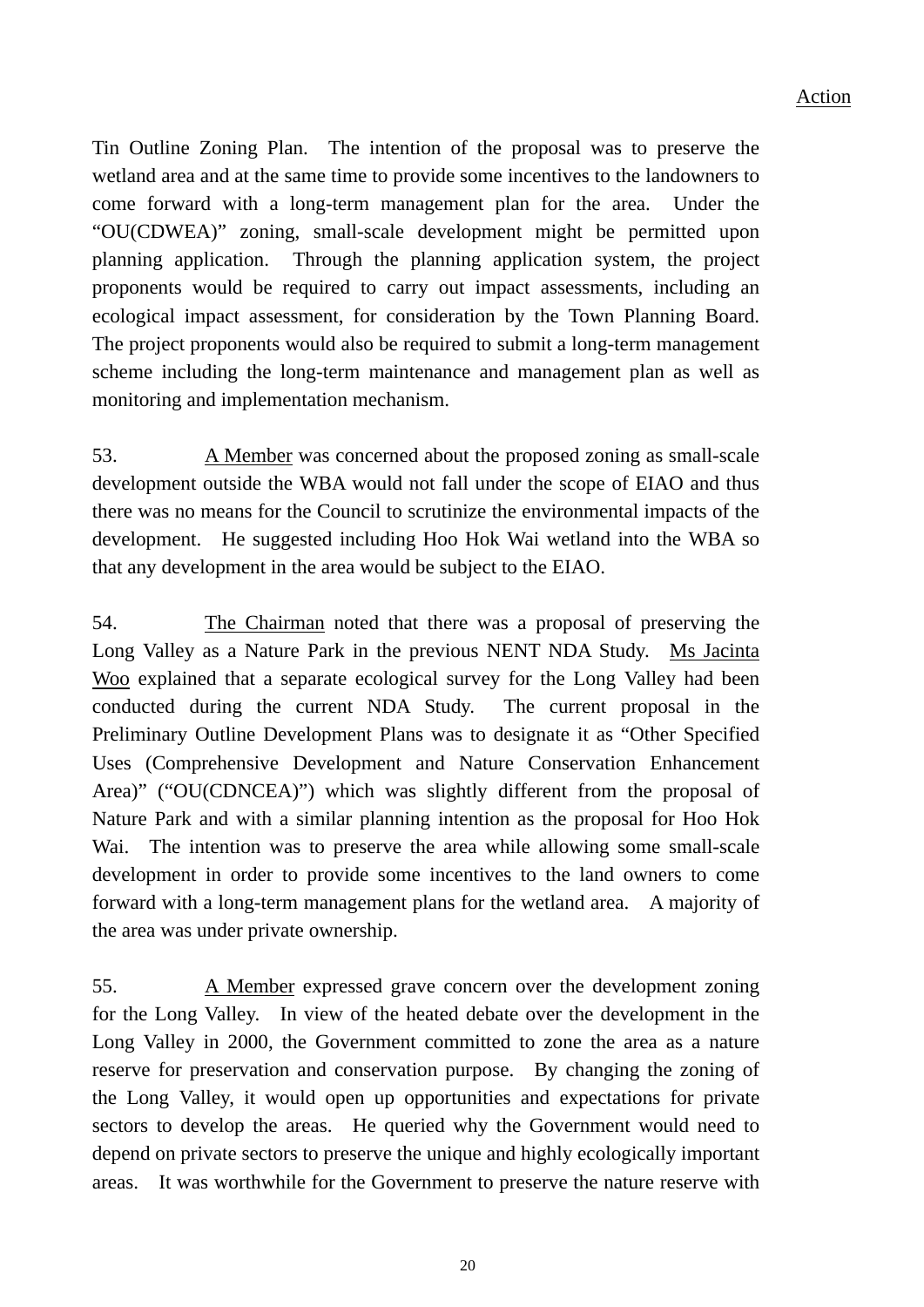public financial resources in the interest of the public. He raised objection to changing the zoning of the Long Valley, Hoo Hok Wai and San Tin by mixing the element of development into nature conservation. The proposed zoning would also cause confusion to the public and developers. Another Member agreed that the proposed zoning would create hurdles for preserving the area. With the bitter experience of the Spur Line case in the Long Valley, the definition of the zoning should be clear and well-defined.

56. A Member made a comparison between the proposed plan and a map of the AFCD in 2004 and noted a substantial change on the demarcating line between the Long Valley and Ho Sheung Heung. He agreed with another Member that the natural treasure of the Long Valley, Hoo Hok Wai and San Tin would be endangered with the proposed change in zoning. He did not support the proposed rezoning.

57. A Member was disappointed that the Government dropped the idea of preserving the Long Valley as a Nature Park. Given that a majority of the area involved private ownership, the Government would be the only party which could have the resources to preserve the area as a Nature Park. He suggested designating the Long Valley as a Nature Reserve and land owners in the area could be allowed to have some small-scale development outside the Long Valley. Otherwise, batches of development would be found within the Long Valley.

58. Ms Jacinta Woo explained that the high ecological value of the Long Valley was fully recognized and the planning intention was still to preserve it. The current proposal was to strike a balance between conservation and development to ensure a long-term management of the area. The resumption of the whole area by the Government would have far-reaching legal and financial resource implications. The proposed "OU(CDNCEA)" zoning would ensure that a comprehensive rather than fragmented plan for development and management of the whole area would be put in place.

59. The Chairman considered that the proposed zoning was not clearly specified and it would be difficult to achieve the intention. Ms Jacinta Woo explained that there was existing mechanism under the Town Planning Ordinance in that the project proponent would be required to submit a planning application for any development, including a comprehensive plan for the whole area.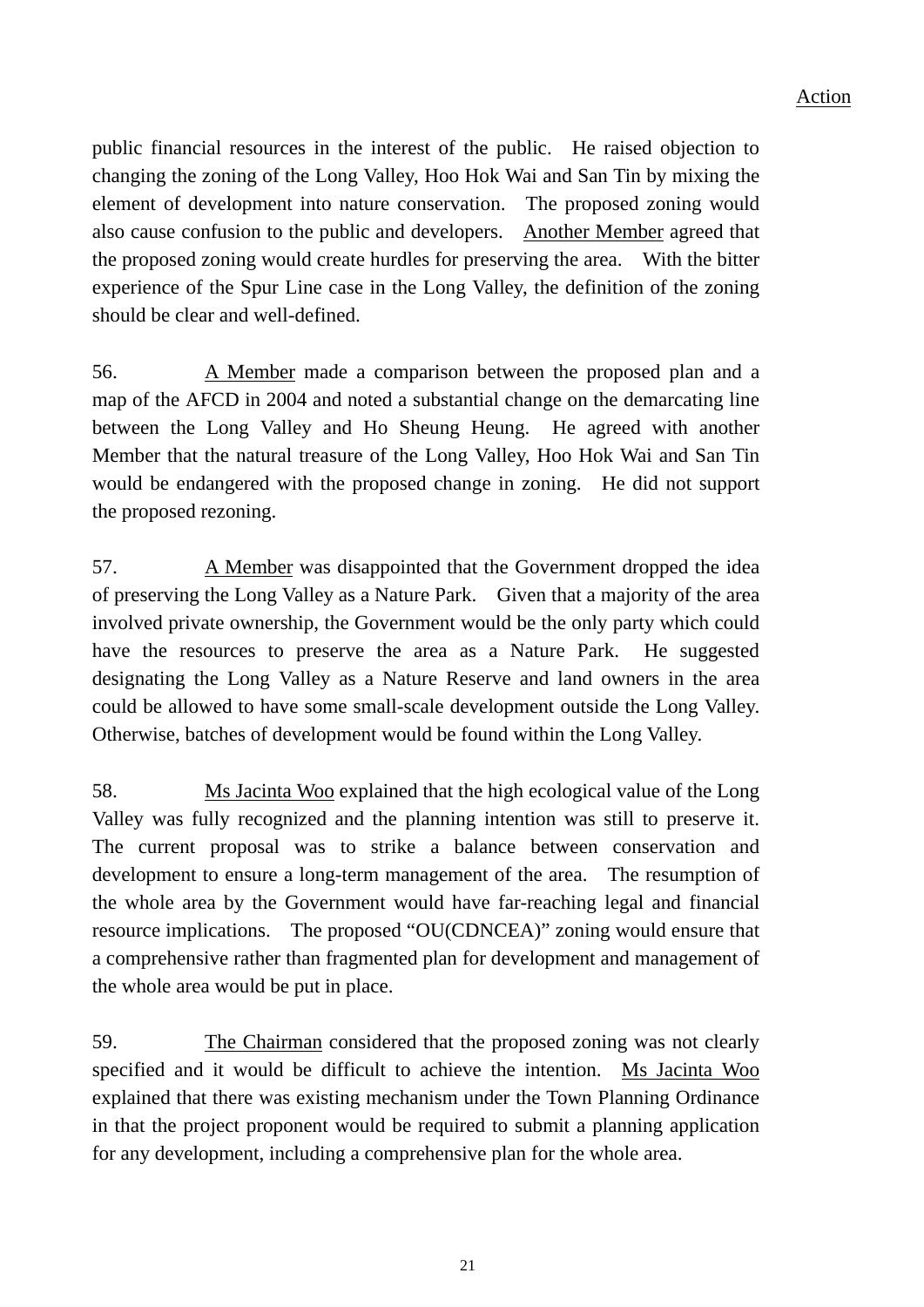60. A Member considered that the non-in-situ land exchange approach which had been successfully implemented in many other countries was not sufficiently explored in the planning study. Given the multiple ownership of the area, it would be difficult for the private owners to propose a comprehensive management plan for the whole area. It would not be meaningful to have only piece-meal conservation. It would set a bad precedent to give up the proposed Nature Park. There were regrets in the community in the past for not making use of the non-in-situ land exchange approach to preserve ecologically important areas.

61. The Chairman considered that it was important not only to maintain the ecological integrity of the area but also the hydrological regime as the loss of water would affect the wetland. Construction works, including sewage and drainage channel works, would disrupt the hydrological regime of the region.

62. A Member was pleased to note that farming was covered under the plans but it seemed to be restricted to leisure farming. He suggested promoting urban agriculture to produce safe and quality fish and crops which would also help create employment opportunities.

63. A Member was pleased to note the design of cycling tracks in the NDAs. However, the cycling tracks should not be limited to recreational purpose and promotion of tourism but also for the use of residents in the areas. There were complaints in other new towns such as Tseung Kwan O that the design of cycling tracks did not facilitate the use by residents.

64. The Chairman summarized Members' views as follows –

- (a) the Council supported the principles of sustainable development and conservation in the plans and considered that it was of paramount importance that the ecological function and integrity of the affected areas should be maintained and enhanced;
- (b) given the strategic location and uniqueness of the Closed Area in terms of its ecological value and landscape, the Council considered that the right instruments and mechanisms should be identified and adopted for implementation of the conservation and development initiatives to achieve the planning intentions;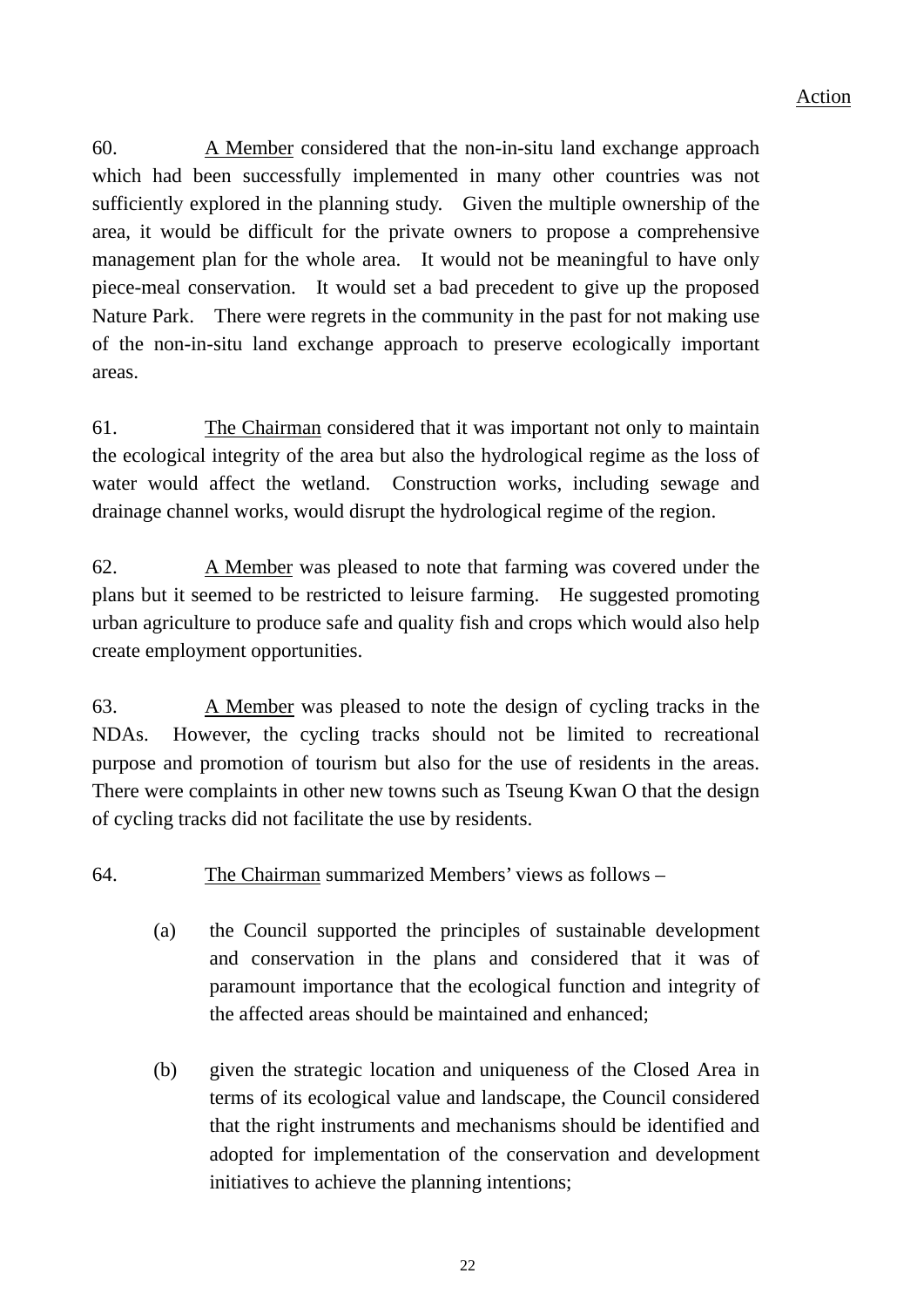- (c) the Council was disappointed that the concept of preserving the Long Valley as a Nature Park was dropped and the Council did not support the proposed rezoning of the Long Valley as "Other Specified Uses". The Council also had reservation on designating Hoo Hok Wai as "Other Specified Uses". Without clearly specifying the uses in the areas, it would be difficult to achieve the intention of preservation and would give rise to development pressure. There was also insufficient information on th e instruments to be used for achieving the goal of comprehensive conservation and long-term management in the areas; and
- (d) the Council urged the Administration to take into account the comments of the Council for designing and building a sustainable environment for the Closed Area and a sustainable community for the NDAs, including minimizing impact to the hydrological regime, promoting urban agriculture, building cycling tracks for residents, putting in place enforceable mechanism to deal with illegal dumping and landfilling, with a view to minimizing adverse environmental impacts and striking a balance between conservation and development.

## **Agenda Item 7 : Any other business**

#### Site visit to the Lions Nature Education Centre and Geopark

65. The Chairman informed Members that the site visit to the Geopark had been re-scheduled to 18 December 2009 pm. In addition to the High Island Geo-Area, the opportunity was also taken to visit the Rock Gallery and Geopark Visitor Centre of the Lions Nature Education Centre which were newly opened. Members were encouraged to join the visit.

#### Vote of thanks

66. As the meeting was the last one of the year, Ms Anissa Wong took the opportunity to extend, on behalf of the Secretary for the Environment and colleagues of the bureau/department, her heartfelt gratitude to the support and